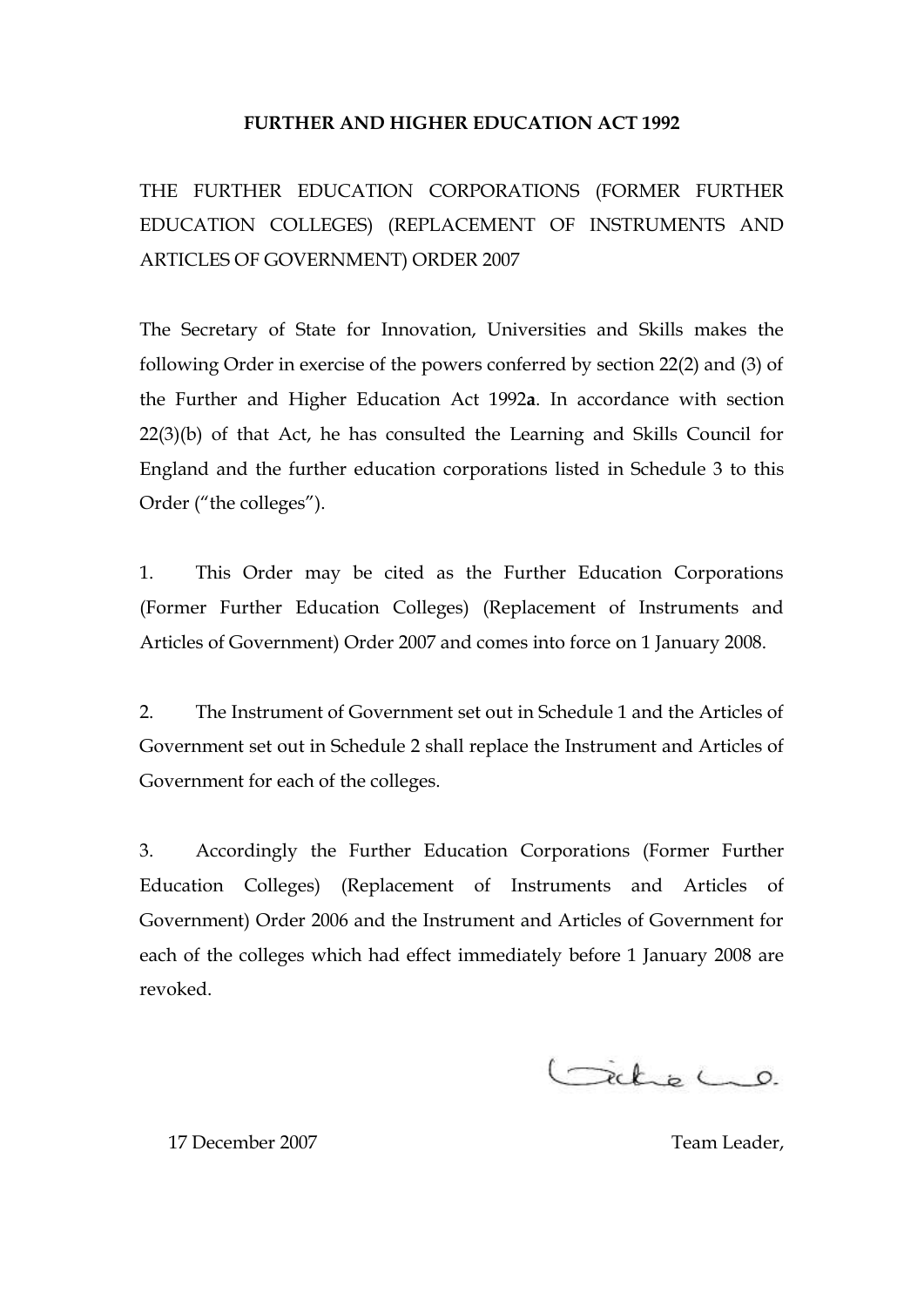FE Governance and Organisation Team Further Education and Skills Directorate Department for Innovation, Universities and Skills

**a** 1992 c.13 : subsection(2) was amended by paragraph 23 of Schedule 9 to the Learning and Skills Act 2000 (c.21).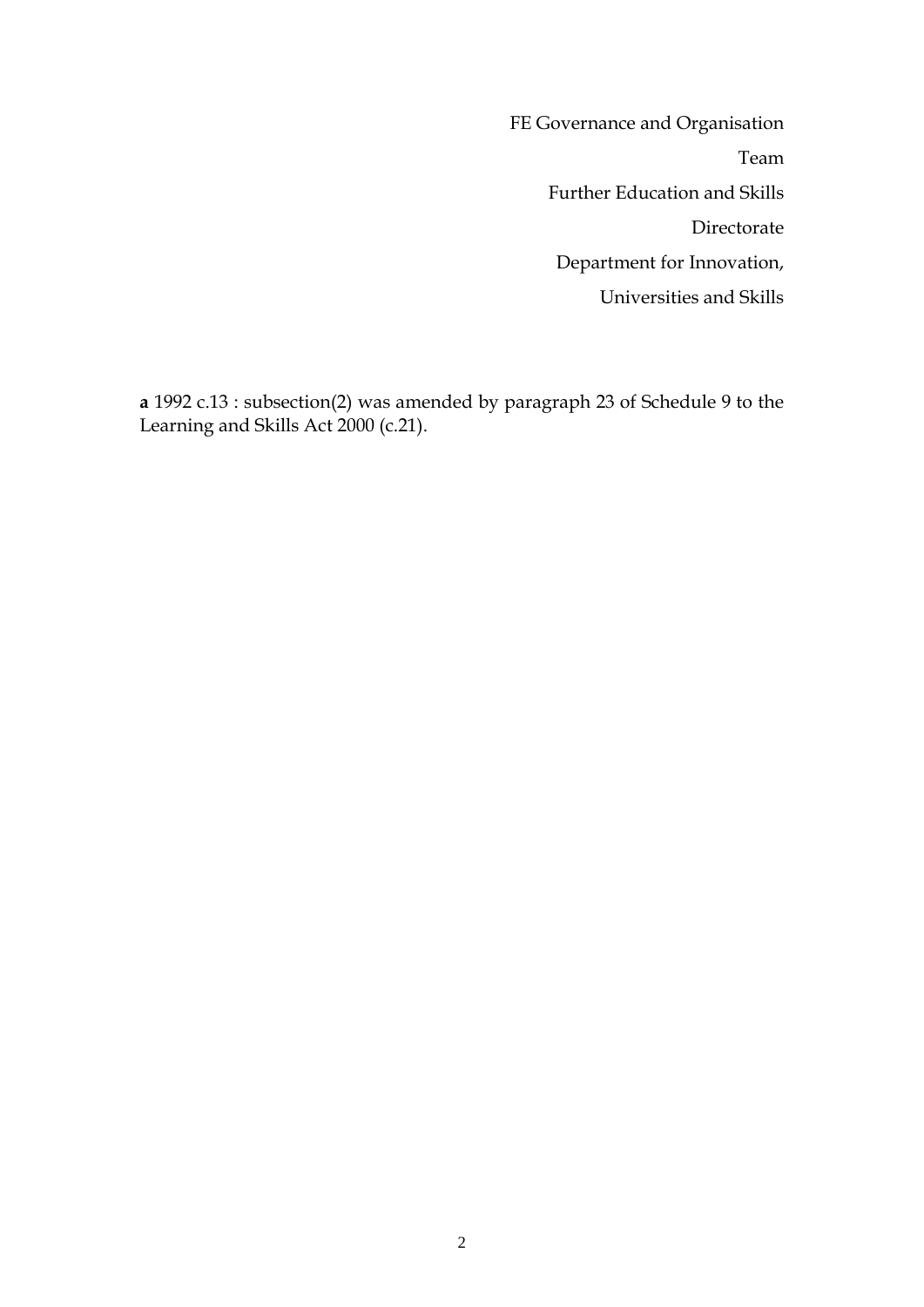# SCHEDULE 1

# INSTRUMENT OF GOVERNMENT

# **CONTENTS**

- 1. Interpretation of the terms used
- 2. Composition of the Corporation
- 3. Determination of membership numbers
- 4. Transitional arrangements
- 5. Appointment of the members of the Corporation
- 6. Appointment of the Chair and Vice-Chair
- 7. Appointment of the Clerk to the Corporation
- 8. Persons who are ineligible to be members
- 9. The term of office of a member
- 10. Termination of membership
- 11. Members not to hold interests in matters relating to the institution
- 12. Meetings
- 13. Quorum
- 14. Proceedings of meetings
- 15. Minutes
- 16. Public access to meetings
- 17. Publication of minutes and papers
- 18. Payment of allowances to members
- 19. Copies of the Instrument of Government
- 20. Change of name of the Corporation
- 21. Application of the seal

# **Interpretation of the terms used**

**1.** In this Instrument of Government—

- (a) any reference to "the Principal" shall include a person acting as Principal;
- (b) "the Clerk" means the Clerk to the Corporation;
- (c) "the Corporation" means any further education corporation to which this Instrument applies;
- (d) "the institution" means the institution which the Corporation is established to conduct and any institution for the time being conducted by the Corporation in exercise of its powers under the Further and Higher Education Act 1992(**1**);

<sup>-</sup>**1** 1992 c.13.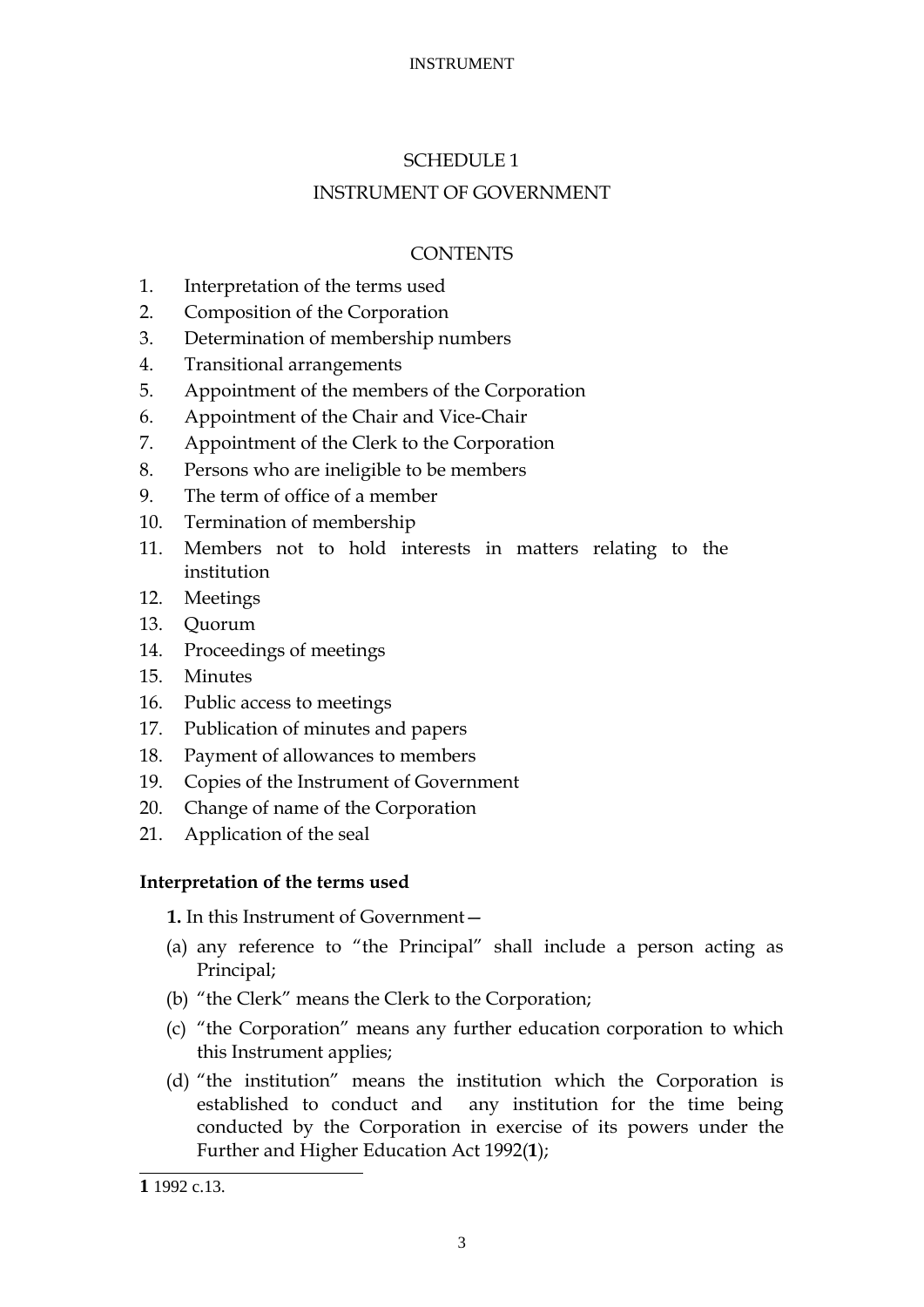- (e) "this Instrument" means this Instrument of Government;
- (f) *"the CE of Skills Funding" means the Chief Executive of Skills Funding;*
- (g) *"CE of Skills Funding member" means a member of the Corporation appointed by the CE of Skills Funding under section 56AA of the Further and Higher Education Act 1992(c);".*
- (h) "meeting" includes a meeting at which the members attending are present in more than one room, provided that by the use of videoconferencing facilities it is possible for every person present at the meeting to communicate with each other;
- (i) "necessary skills" means skills and experience, other than professional qualifications, specified by the Corporation as appropriate for members to have;
- (j) "parent member", "staff member" and "student member" have the meanings given to them in clause 2;
- (k) "the previous Instrument of Government" means the Instrument of Government relating to the Corporation which had effect immediately before 1st January 2008;
- (I) "the Secretary of State" means the Secretary of State for Innovation, Universities and Skills;
- $(m)$ "staff matters" means the remuneration, conditions of service, promotion, conduct, suspension, dismissal or retirement of staff;
- (n) "the students' union" means any association of students formed to further the educational purposes of the institution and the interests of students, as students;
- (o) a "variable category" means any category of members whose numbers may vary according to clauses 2 and 3.

### **Composition of the Corporation**

**2.—(1)** Subject to the transitional arrangements set out in clause 4, the Corporation shall consist of—

- (a) up to sixteen members who appear to the Corporation to have the necessary skills to ensure that the Corporation carries out its functions under article 3 of the Articles of Government;
- (b) up to two *CE of Skills Funding* members (if appointed);
- (c) not more than two members, who are parents of students under the age of 19 years attending the institution, who have been nominated and elected by other parents, or if the Corporation so decides, by a recognised association representing parents ("parent members");
- (d) the Principal of the institution, unless the Principal chooses not to be a member;
- (e) at least one and not more than three members who are members of the institution's staff and have a contract of employment with the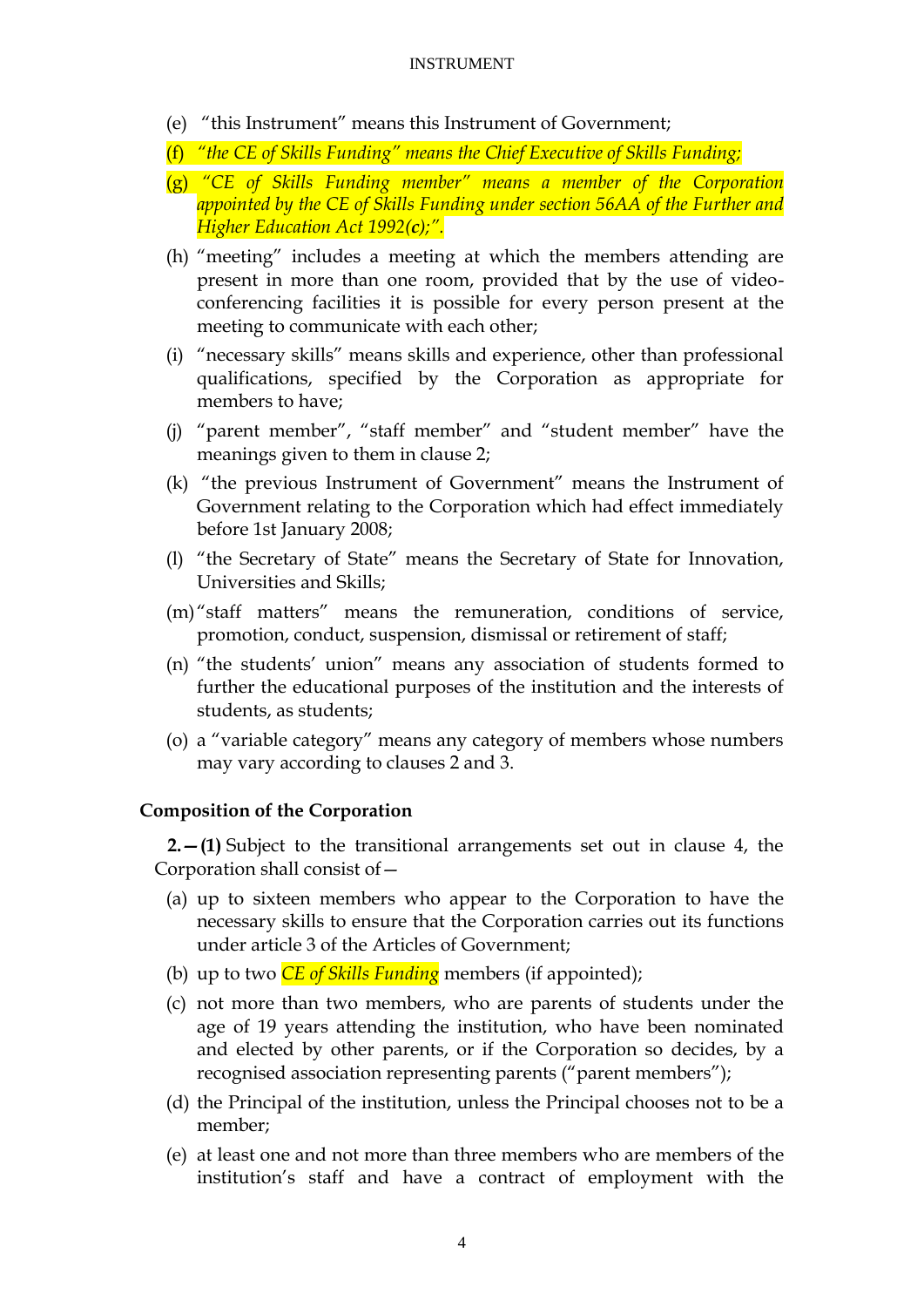institution and who have been nominated and elected as set out in paragraphs  $(3)$ ,  $(4)$  or  $(5)$  ("staff members"); and

(f) at least two and not more than three members who are students at the institution and have been nominated and elected by their fellow students, or if the Corporation so decides, by a recognised association representing such students ("student members").

(2) A person who is not for the time being enrolled as a student at the institution, shall nevertheless be treated as a student during any period of authorised absence from the institution for study, travel or for carrying out the duties of any office held by that person in the institution's students' union.

(3) Where the Corporation has decided or decides that there is to be one staff member; the member may be a member of the academic staff or the nonacademic staff and shall be nominated and elected by all staff.

(4) Where the Corporation has decided or decides that there are to be two staff members—

- (a) one may be a member of the academic staff, nominated and elected only by academic staff; and the other may be a member of the nonacademic staff, nominated and elected only by non-academic staff, or
- (b) each may be a member of the academic or non-academic staff, nominated and elected by all staff.

(5) Where the Corporation has decided that there are to be three staff members -

- (a) all may be members of the academic or non-academic staff, nominated and elected by all staff,
- (b) one may be a member of the academic or the non-academic staff, nominated and elected by all staff, one may be a member of the academic staff, nominated and elected by academic staff only, and one may be a member of the non-academic staff nominated and elected by non-academic staff only,
- (c) two may be members of the academic staff, nominated and elected by academic staff only, and one may be a member of the non-academic staff, nominated and elected by non-academic staff only, or
- (d) one may be a member of the academic staff, nominated and elected by academic staff only, and two may be members of the non-academic staff, nominated and elected by non-academic staff only.

(6) The appointing authority, as set out in clause 5, will decide whether a person is eligible for nomination, election and appointment as a member of the Corporation under paragraph (1).

#### **Determination of membership numbers**

**3.—(1)** Subject to paragraph (2) and the transitional arrangements in clause 4, the number of members of the Corporation, other than *CE of Skills Funding* members, and the number of members of each variable category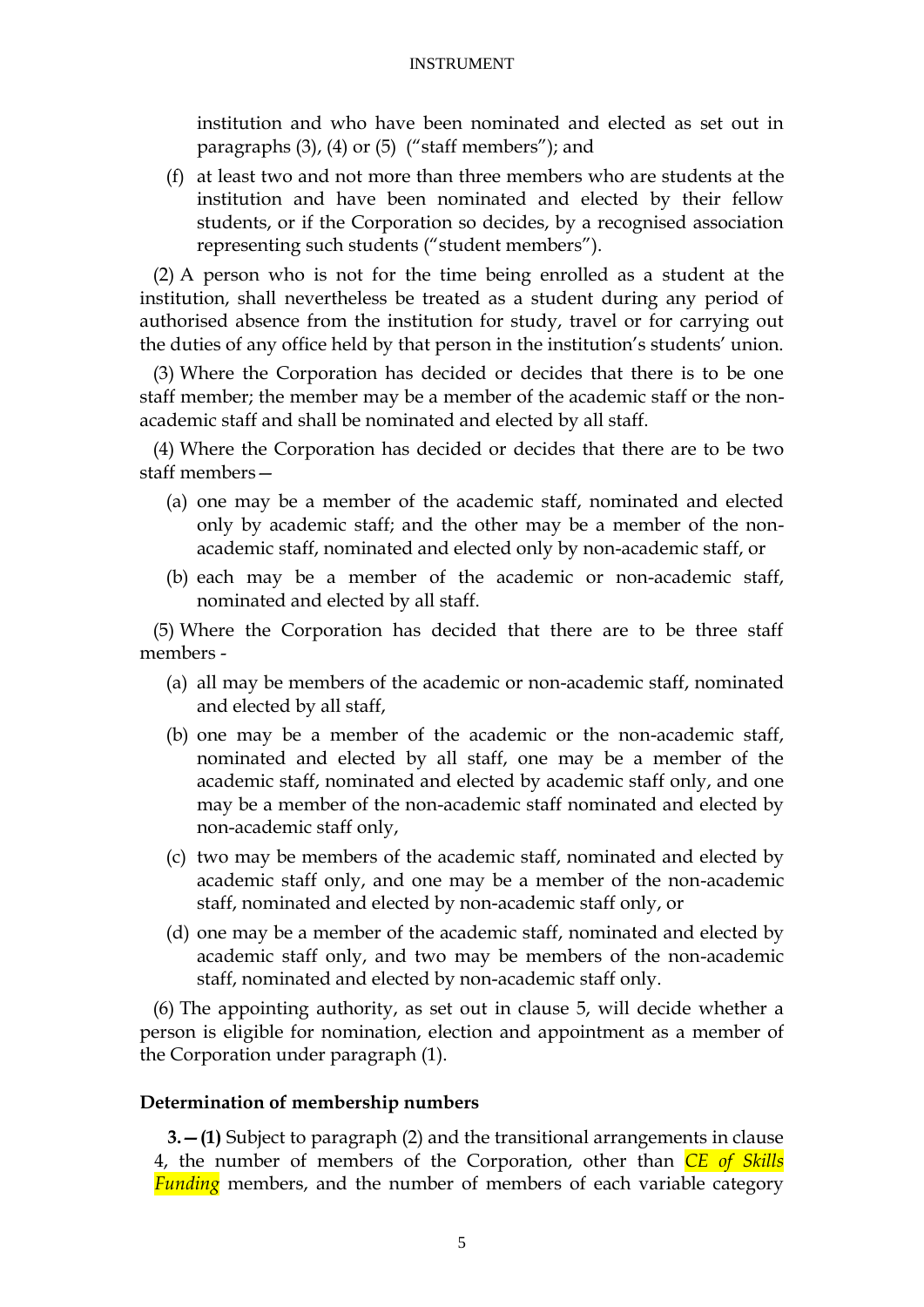shall be that decided by the Corporation in the most recent determination made under the previous Instrument of Government.

(2) The Corporation may at any time vary the determination referred to in paragraph (1) and any subsequent determination under this paragraph provided that -

- (a) the number of members of the Corporation, other than *CE of Skills Funding* members, shall not be less than twelve or more than twenty; and
- (b) the numbers of members of each variable category shall be subject to the limit which applies to that category set out in Clause 2,.

(3) No determination under this clause shall terminate the appointment of any person who is already a member of the Corporation at the time when the determination is made.

## **Transitional arrangements**

**4.** Where, following the last determination under the previous Instrument of Government, the membership of the Corporation does not conform in number to that determination—

- (a) nothing in clauses 2 and 3 of this Instrument shall require the removal of members where the previous Instrument would not have required their removal; but
- (b) the Corporation shall ensure that any new appointments are made so that its composition conforms to the determination as soon as possible.

# **Appointment of the members of the Corporation**

**5.—(1)** Subject to paragraph (2) the Corporation is the appointing authority in relation to the appointment of its members other than *CE of Skills Funding* members.

(2) If the number of members falls below the number needed for a quorum, the Secretary of State is the appointing authority in relation to the appointment of those members needed for a quorum.

(3) The appointing authority may decline to appoint a person as a parent, staff or student member if—

- (a) it is satisfied that the person has been removed from office as a member of a further education corporation in the previous ten years; or
- (b) the appointment of the person would contravene any rule or bye-law made under article 23 of the Articles of Government concerning the number of terms of office which a person may serve, provided that such rules or bye-laws make the same provision for each category of members appointed by the appointing authority; or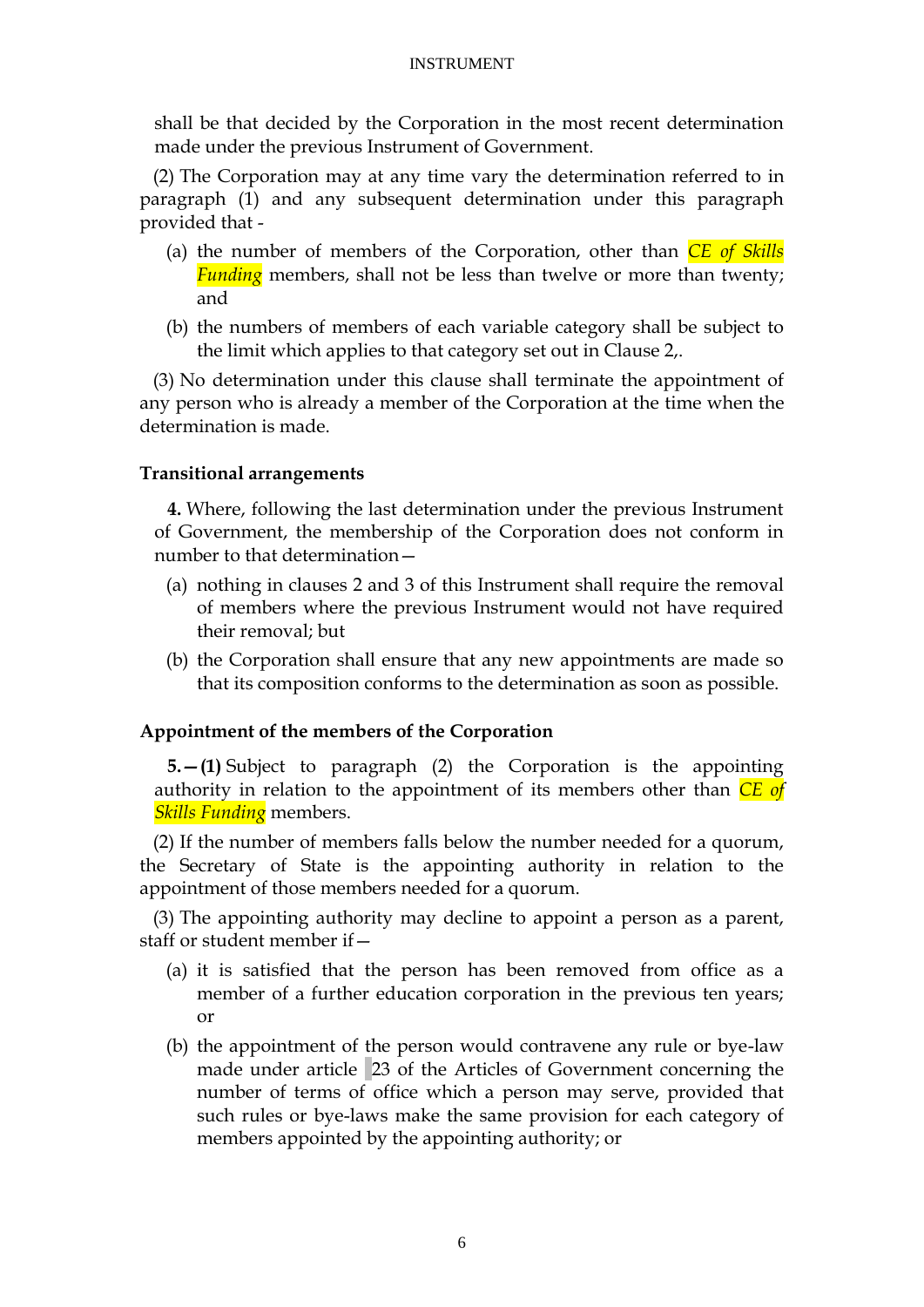(c) the person is ineligible to be a member of the corporation because of clause 8.

(4) Where the office of any member becomes vacant the appointing authority shall as soon as practicable take all necessary steps to appoint a new member to fill the vacancy.

### **Appointment of the Chair and Vice-Chair**

**6.—(1)** The members of the Corporation shall appoint a Chair and a Vice-Chair from among themselves.

(2) Neither the Principal nor any staff or student member shall be eligible to be appointed as Chair or Vice-Chair or to act as Chair in their absence.

(3) If both the Chair and the Vice-Chair are absent from any meeting of the Corporation, the members present shall choose someone from among themselves to act as Chair for that meeting.

(4) The Chair and Vice-Chair shall hold office for such period as the Corporation decides.

(5) The Chair or Vice-Chair may resign from office at any time by giving notice in writing to the Clerk.

(6) If the Corporation is satisfied that the Chair is unfit or unable to carry out the functions of office, it may give written notice, removing the Chair from office and the office shall then be vacant.

(7) If the Corporation is satisfied that the Vice-Chair is unfit or unable to carry out the functions of office, it may give written notice, removing the Vice-Chair from office and the office shall then be vacant.

(8) At the last meeting before the end of the term of office of the Chair, or at the first meeting following the Chair's resignation or removal from office, the members shall appoint a replacement from among themselves.

(9) At the last meeting before the end of the term of office of the Vice-Chair, or at the first meeting following the Vice-Chair's resignation or removal from office, the members shall appoint a replacement from among themselves.

(10) At the end of their respective terms of office, the Chair and Vice-Chair shall be eligible for reappointment.

(11) Paragraph (10) is subject to any rule or bye-law made by the Corporation under article 23 of the Articles of Government concerning the number of terms of office which a person may serve.

### **Appointment of the Clerk to the Corporation**

**7.—(1)** The Corporation shall appoint a person to serve as its Clerk, but the Principal may not be appointed as Clerk.

(2) In the temporary absence of the Clerk, the Corporation shall appoint a person to serve as a temporary Clerk, but the Principal may not be appointed as temporary Clerk.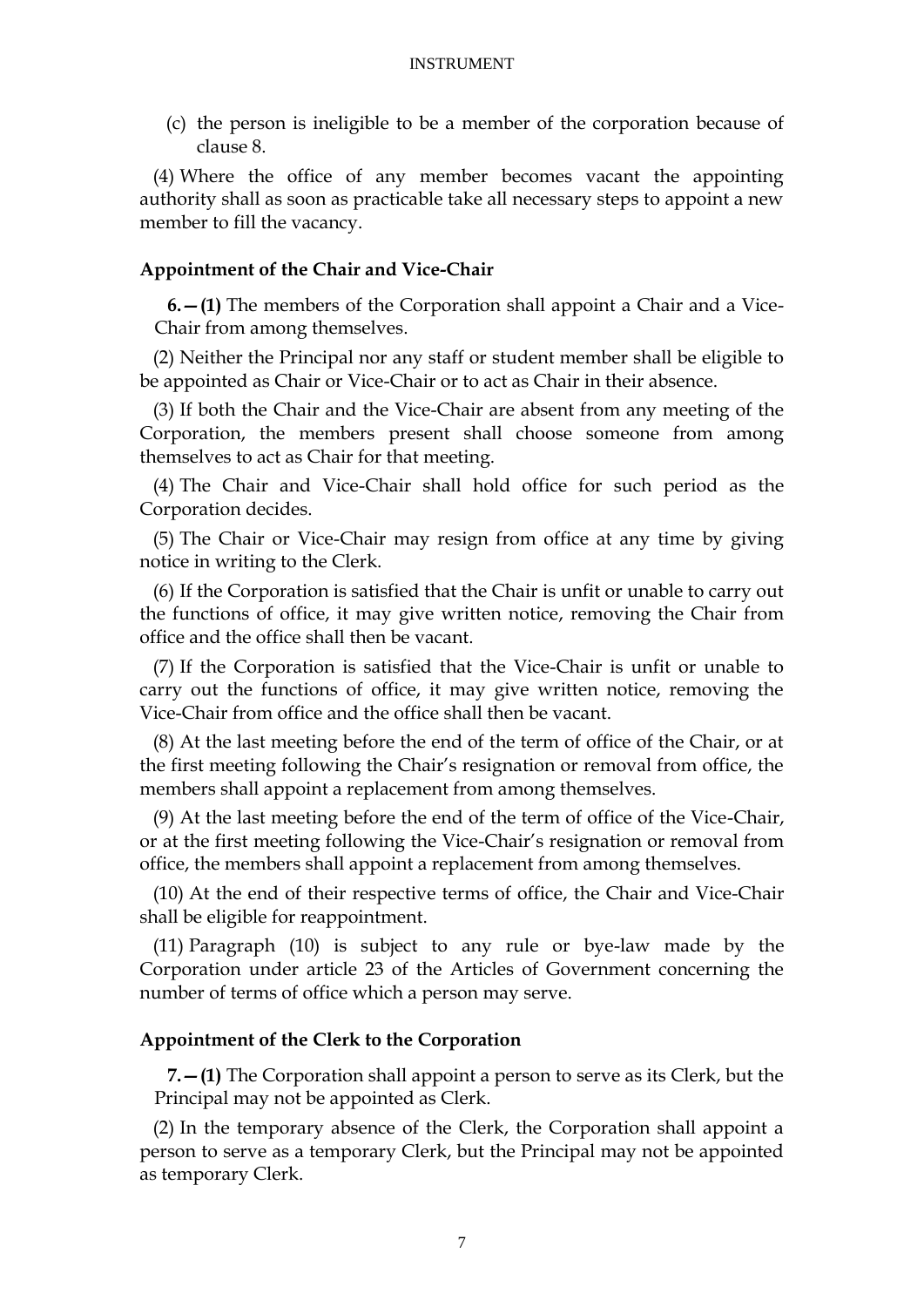(3) Any reference in this Instrument to the Clerk shall include a temporary Clerk appointed under paragraph (2).

(4) Subject to clause 14, the Clerk shall be entitled to attend all meetings of the Corporation and any of its committees.

(5) The Clerk may also be a member of staff at the institution.

### **Persons who are ineligible to be members**

**8.—(1)** No one under the age of 18 years may be a member, except as a student member.

(2) The Clerk may not be a member.

(3) A person who is a member of staff of the institution may not be, or continue as, a member, except as a staff member or in the capacity of Principal.

(4) Paragraph (3) does not apply to a student who is employed by the Corporation in connection with the student's role as an officer of a students' union.

(5) Subject to paragraphs (6) and (7), a person shall be disqualified from holding, or from continuing to hold, office as a member, if that person has been adjudged bankrupt or is the subject of a bankruptcy restrictions order, an interim bankruptcy restrictions order or a bankruptcy restrictions undertaking within the meaning of the Insolvency Act 1986(**2**), or if that person has made a composition or arrangement with creditors, including an individual voluntary arrangement.

(6) Where a person is disqualified by reason of having been adjudged bankrupt or by reason of being the subject of a bankruptcy restrictions order, an interim bankruptcy restrictions order or a bankruptcy restrictions undertaking, that disqualification shall cease—

- (a) on that person's discharge from bankruptcy, unless the bankruptcy order has before then been annulled; or
- (b) if the bankruptcy order is annulled, at the date of that annulment; or
- (c) if the bankruptcy restrictions order is rescinded as a result of an application under section 375 of the Insolvency Act 1986, on the date so ordered by the court; or
- (d) if the interim bankruptcy restrictions order is discharged by the court, on the date of that discharge; or
- (e) if the bankruptcy restrictions undertaking is annulled, at the date of that annulment.

(7) Where a person is disqualified by reason of having made a composition or arrangement with creditors, including an individual voluntary arrangement, and then pays the debts in full, the disqualification shall cease on the date on which the payment is completed and in any other case it shall

<sup>-</sup>**2** 1986.c.45 as amended by the Enterprise Act 2002 (c. 40)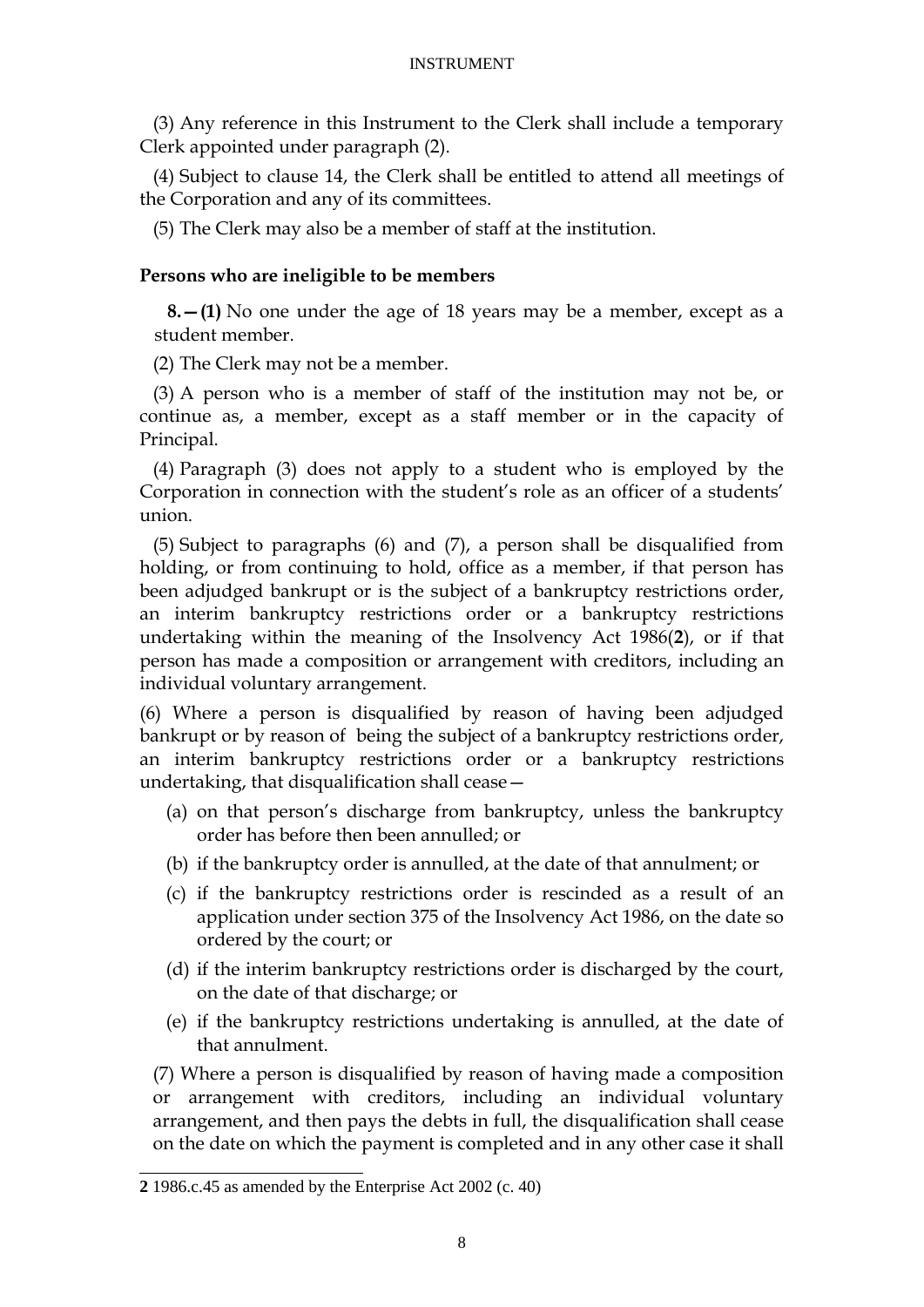cease on the expiration of three years from the date on which the terms of the deed of composition, arrangement or individual voluntary arrangement are fulfilled.

(8) Subject to paragraph (9), a person shall be disqualified from holding, or from continuing to hold, office as a member if—

(a) within the previous five years that person has been convicted, whether in the United Kingdom or elsewhere, of any offence and has received a sentence of imprisonment, whether suspended or not, for a period of three months or more, without the option of a fine; or

(b) within the previous twenty years that person has been convicted as set out in sub-paragraph (a) and has received a sentence of imprisonment, whether suspended or not, for a period of more than two and a half years; or

(c) that person has at any time been convicted as set out in sub-paragraph (a) and has received a sentence of imprisonment, whether suspended or not, of more than five years.

(9) For the purpose of this regulation there shall be disregarded any conviction by or before a court outside the United Kingdom for an offence in respect of conduct which, if it had taken place in the United Kingdom, would not have constituted an offence under the law then in force anywhere in the United Kingdom.

(10) Upon a member of the Corporation becoming disqualified from continuing to hold office under paragraphs (5) or (8), the member shall immediately give notice of that fact to the Clerk.

## **The term of office of a member**

**9.—(1)** A member of the Corporation shall hold and vacate office in accordance with the terms of the appointment, but the length of the term of office shall not exceed four years.

(2) Members retiring at the end of their term of office shall be eligible for reappointment, and clause 5 shall apply to the reappointment of a member as it does to the appointment of a member.

(3) Paragraph (2) is subject to any rule or bye-law made by the Corporation under article 23 of the Articles of Government concerning the number of terms of office which a person may serve.

## **Termination of membership**

**10.—(1)** A member may resign from office at any time by giving notice in writing to the Clerk.

(2) If at any time the Corporation is satisfied that any member –

(a) is unfit or unable to discharge the functions of a member; or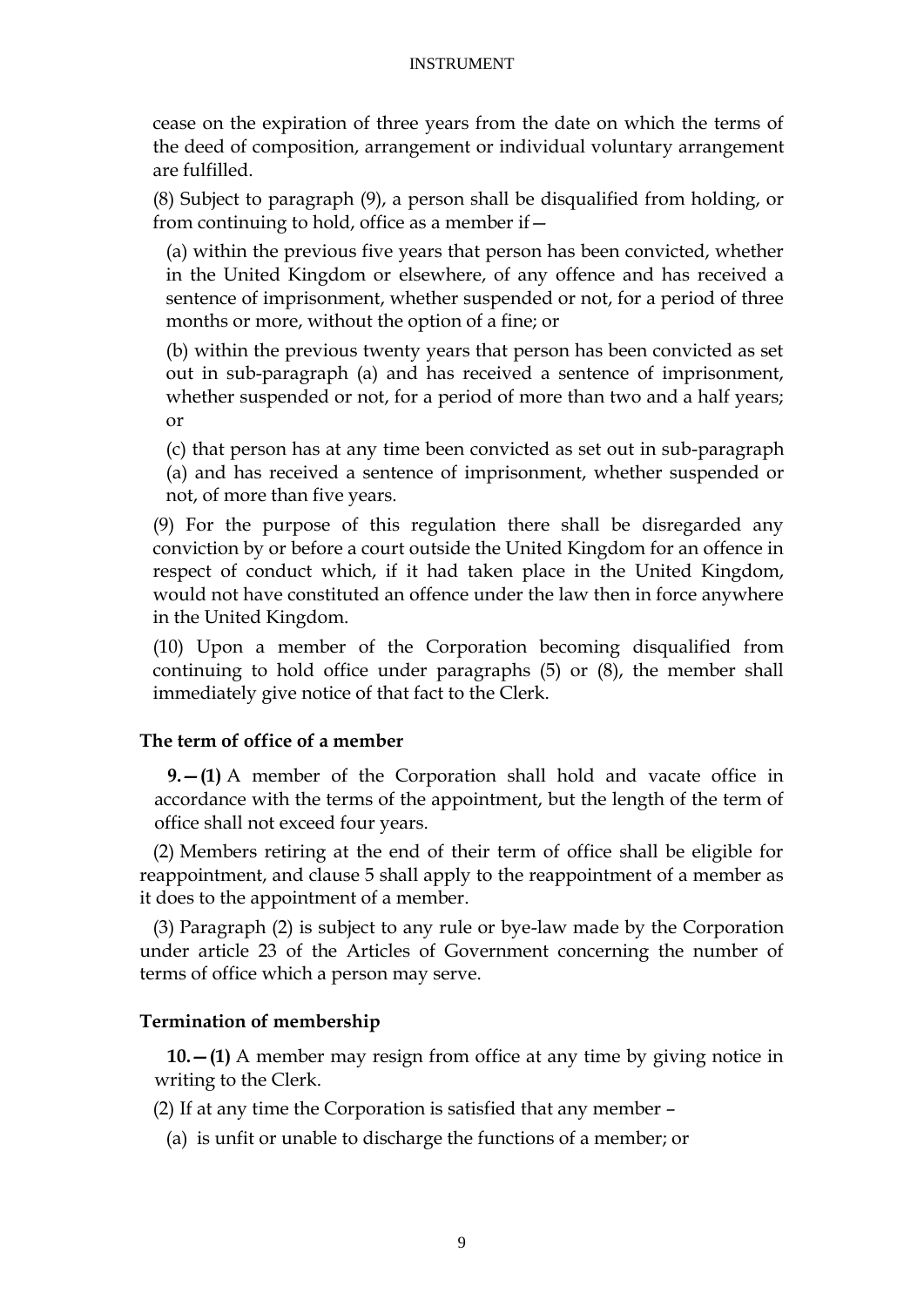(b) has been absent from meetings of the Corporation for a period longer than six consecutive months without the permission of the Corporation,

the Corporation may by notice in writing to that member remove the member from office and the office shall then be vacant.

(3) Any person who is a member of the Corporation by virtue of being a member of the staff at the institution, including the Principal, shall cease to hold office upon ceasing to be a member of the staff and the office shall then be vacant.

(4) A student member shall cease to hold office—

- (a) at the end of the student's final academic year, or at such other time in the year after ceasing to be a student as the Corporation may decide; or
- (b) if expelled from the institution,

and the office shall then be vacant.

### **Members not to hold interests in matters relating to the institution**

**11.—(1)** Except with the written approval of the Secretary of State, no member shall acquire or hold any interest in any property that is held or used for the purposes of the institution.

(2) A member to whom paragraph (3) applies shall -

- (a) disclose to the Corporation the nature and extent of the interest; and
- (b) if present at a meeting of the Corporation, or of any of its committees, at which such supply, contract or other matter as is mentioned in paragraph (3) is to be considered, not take part in the consideration or vote on any question with respect to it and not be counted in the quorum present at the meeting in relation to a resolution on which that member is not entitled to vote; and
- (c) withdraw, if present at a meeting of the Corporation, or any of its committees, at which such supply, contract or other matter as is mentioned in paragraph (3) is to be considered, where required to do so by a majority of the members of the Corporation or committee present at the meeting.
- (3) This paragraph applies to a member who—
	- (a) has any financial interest in  $-$ 
		- (i) the supply of work to the institution, or the supply of goods for the purposes of the institution;
		- (ii) any contract or proposed contract concerning the institution; or
		- (iii) any other matter relating to the institution; or
	- (b) has any other interest of a type specified by the Corporation in any matter relating to the institution.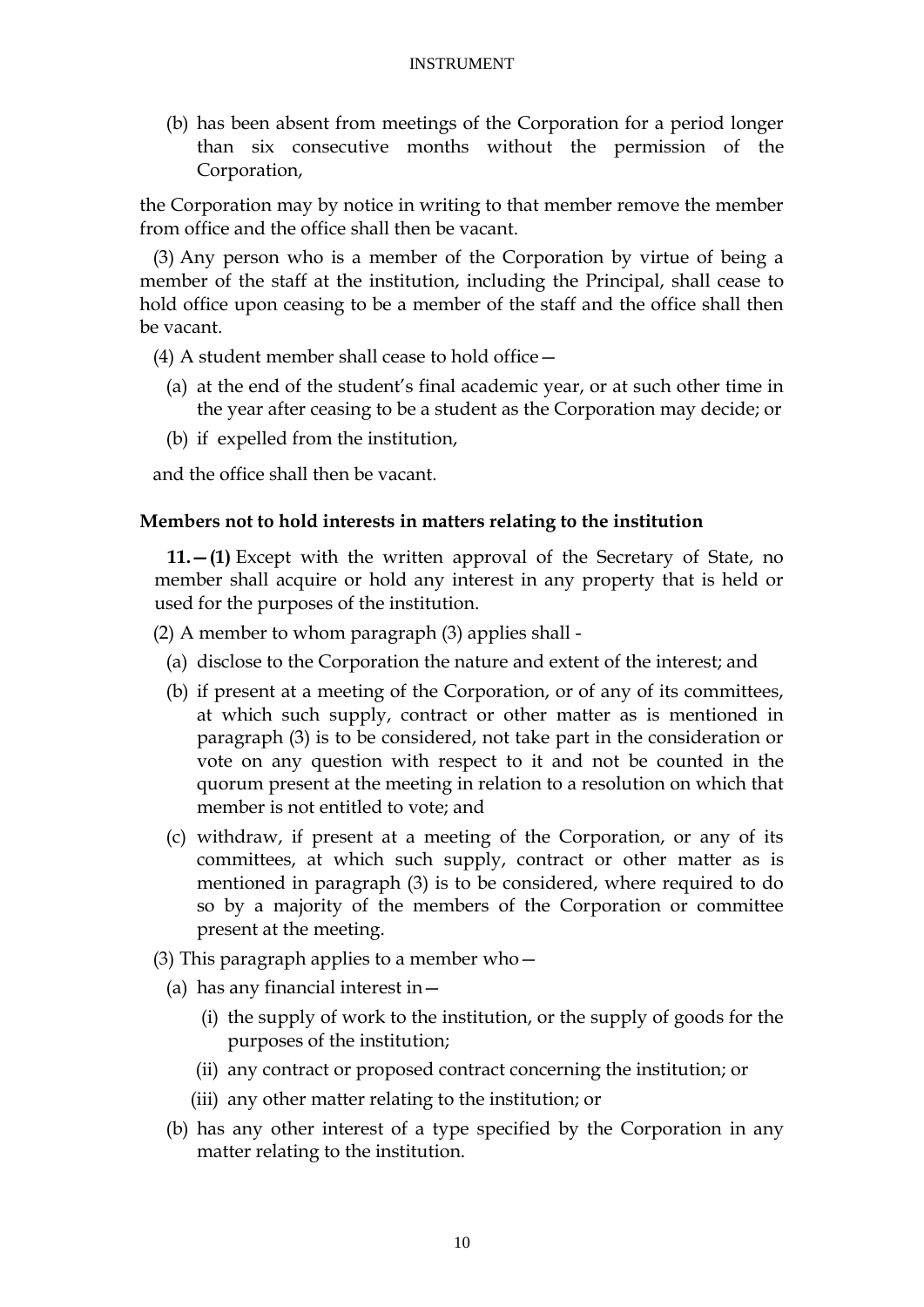(4) This clause shall not prevent the members considering and voting upon proposals for the Corporation to insure them against liabilities incurred by them arising out of their office or the Corporation obtaining such insurance and paying the premium.

(5) Where the matter under consideration by the Corporation or any of its committees relates to the pay and conditions of all staff, or all staff in a particular class, a staff member—

- (a) need not disclose a financial interest; and
- (b) may take part in the consideration of the matter, vote on any question with respect to it and count towards the quorum present at that meeting, provided that in so doing, the staff member acts in the best interests of the Corporation as a whole and does not seek to represent the interests of any other person or body, but
- (c) shall withdraw from the meeting if the matter is under negotiation with staff and the staff member is representing any of the staff concerned in those negotiations.

(6) The Clerk shall maintain a register of the interests of the members which have been disclosed and the register shall be made available during normal office hours at the institution to any person wishing to inspect it.

#### **Meetings**

**12.—(1)** The Corporation shall meet at least once in every term, and shall hold such other meetings as may be necessary.

(2) Subject to paragraphs (4) and (5) and to clause 13(4), all meetings shall be called by the Clerk, who shall, at least seven calendar days before the date of the meeting, send to the members of the Corporation written notice of the meeting and a copy of the proposed agenda.

(3) If it is proposed to consider at any meeting the remuneration, conditions of service, conduct, suspension, dismissal or retirement of the Clerk, the Chair shall, at least seven calendar days before the date of the meeting, send to the members a copy of the agenda item concerned, together with any relevant papers.

(4) A meeting of the Corporation, called a "special meeting", may be called at any time by the Chair or at the request in writing of any five members.

(5) Where the Chair, or in the Chair's absence the Vice-Chair, decides that there are matters requiring urgent consideration, the written notice convening the special meeting and a copy of the proposed agenda may be given within less than seven calendar days.

(6) Every member shall act in the best interests of the Corporation and shall not be bound to speak or vote by mandates given by any other body or person.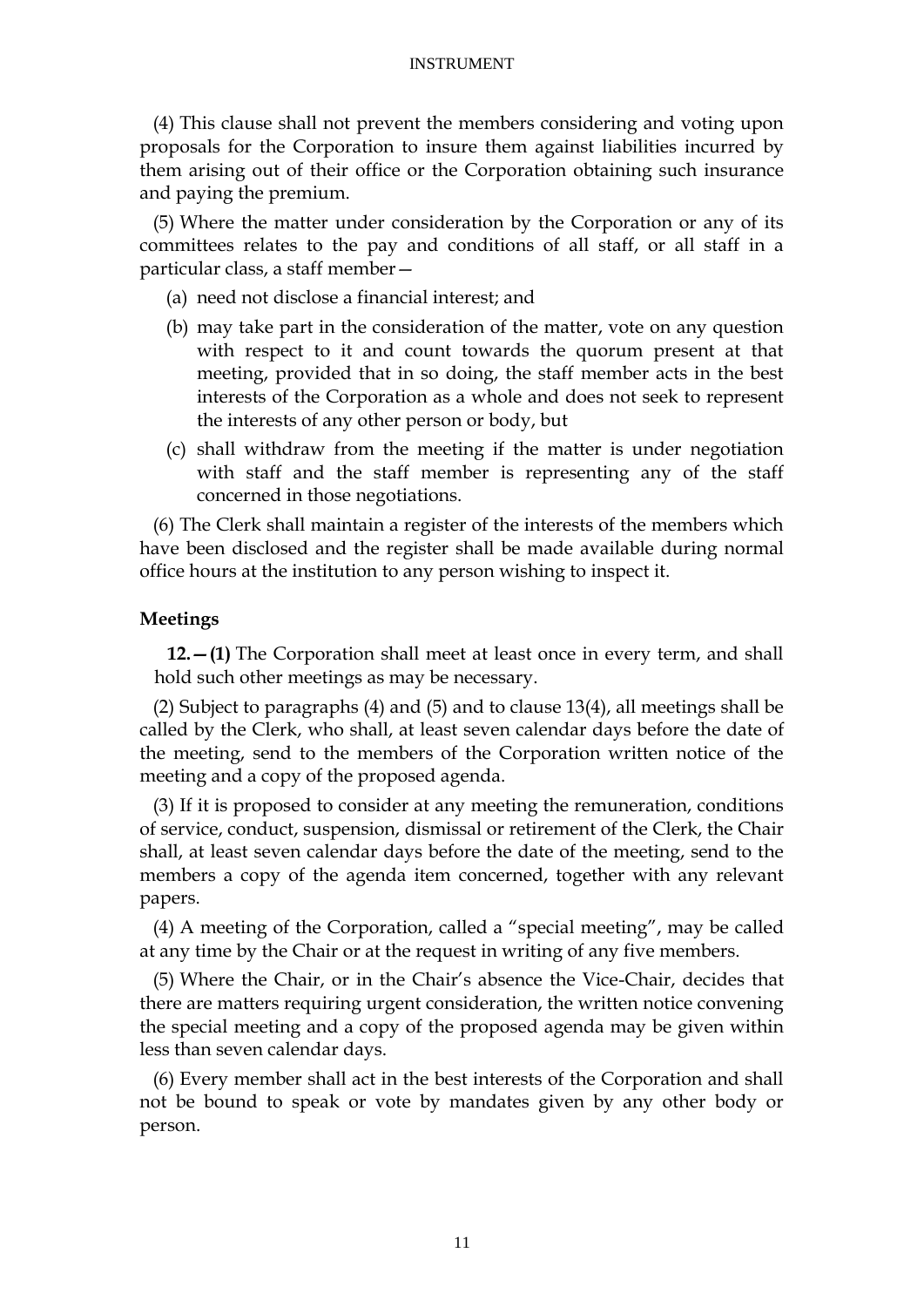### **Quorum**

**13.—(1)** Meetings of the Corporation shall be quorate if the number of members present is at least 40% of the total number of members, determined according to clause 3, together with any *CE of Skills Funding* members.

(2) If the number of members present for a meeting of the Corporation does not constitute a quorum, the meeting shall not be held.

(3) If during a meeting of the Corporation there ceases to be a quorum, the meeting shall be terminated at once.

(4) If a meeting cannot be held or cannot continue for lack of a quorum, the Chair may call a special meeting as soon as it is convenient.

### **Proceedings of meetings**

**14.—(1)** Every question to be decided at a meeting of the Corporation shall be decided by a majority of the votes cast by members present and entitled to vote on the question.

(2) Where, at a meeting of the Corporation, there is an equal division of votes on a question to be decided, the Chair of the meeting shall have a second or casting vote.

(3) A member may not vote by proxy or by way of postal vote.

(4) No resolution of the members may be rescinded or varied at a subsequent meeting unless consideration of the rescission or variation is a specific item of business on the agenda for that meeting.

(5) Except as provided by procedures made pursuant to article 16 of the Articles of Government, a member of the Corporation who is a member of staff at the institution, including the Principal, shall withdraw—

- (a) from that part of any meeting of the Corporation, or any of its committees, at which staff matters relating solely to that member of the staff, as distinct from staff matters relating to all members of staff or all members of staff in a particular class, are to be considered;
- (b) from that part of any meeting of the Corporation, or any of its committees, at which that member's reappointment or the appointment of that member's successor is to be considered;
- (c) from that part of any meeting of the Corporation, or any of its committees, at which the matter under consideration concerns the pay or conditions of service of all members of staff, or all members of staff in a particular class, where the member of staff is acting as a representative (whether or not on behalf of a recognised trade union) of all members of staff or the class of staff (as the case may be); and
- (d) if so required by a resolution of the other members present, from that part of any meeting of the Corporation or any of its committees, at which staff matters relating to any member of staff holding a post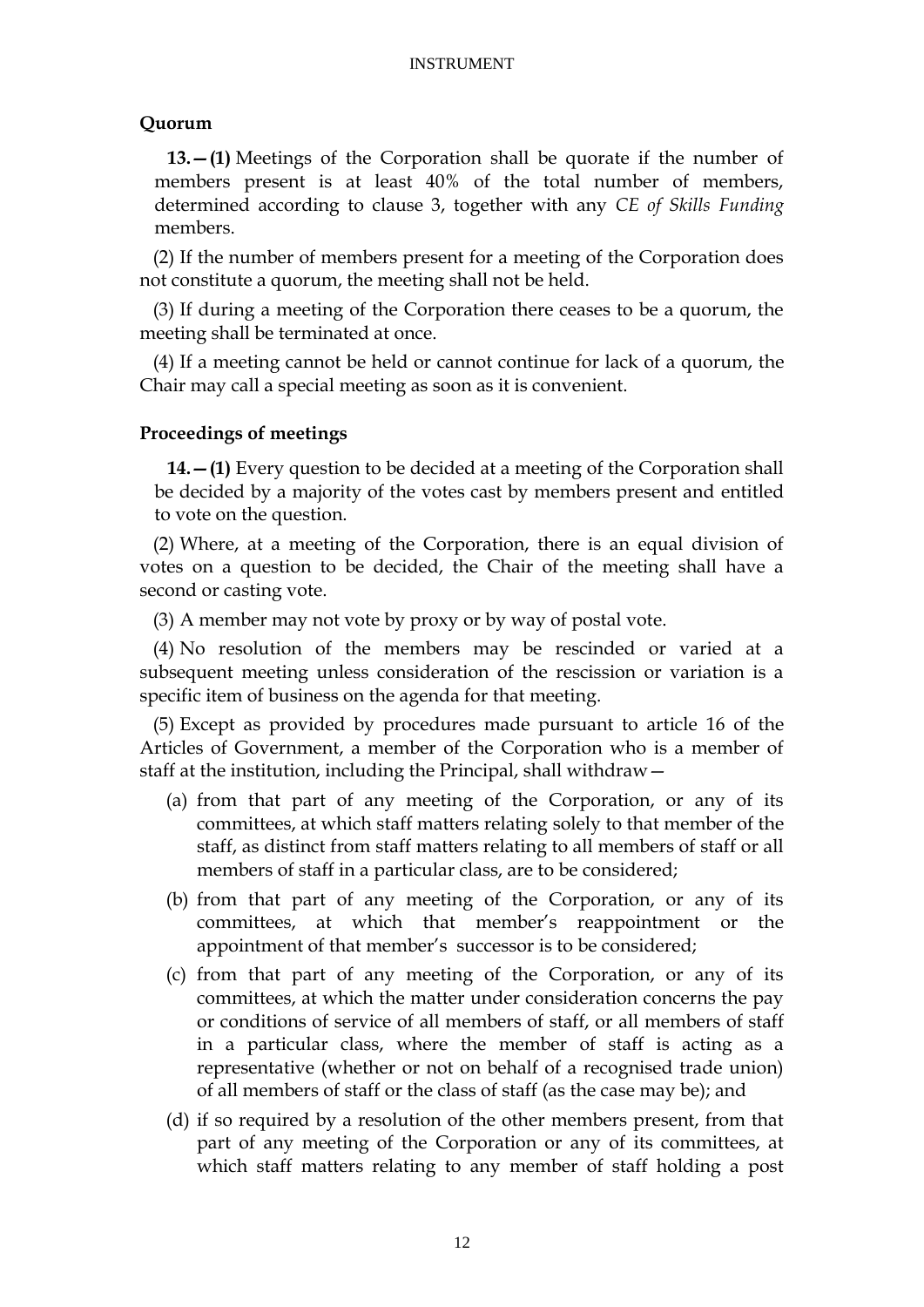senior to that member's are to be considered, except those relating to the pay and conditions of all staff or all staff in a particular class.

(6) A Principal who has chosen not to be a member of the Corporation shall still be entitled to attend and speak, or otherwise communicate, at all meetings of the Corporation and any of its committees, except that the Principal shall withdraw in any case where the Principal would be required to withdraw under paragraph (5).

(7) A student member who is under the age of 18 shall not vote at a meeting of the Corporation, or any of its committees, on any question concerning any proposal—

- (a) for the expenditure of money by the Corporation; or
- (b) under which the Corporation, or any members of the Corporation, would enter into any contract, or would incur any debt or liability, whether immediate, contingent or otherwise.

(8) Except as provided by rules made under article 18 (3) of the Articles of Government relating to appeals and representations by students in disciplinary cases, a student member shall withdraw from that part of any meeting of the Corporation or any of its committees, at which a student's conduct, suspension or expulsion is to be considered.

(9) In any case where the Corporation, or any of its committees, is to discuss staff matters relating to a member or prospective member of staff at the institution, a student member shall—

- (a) take no part in the consideration or discussion of that matter and not vote on any question with respect to it; and
- (b) where required to do so by a majority of the members, other than student members, of the Corporation or committee present at the meeting, withdraw from the meeting.
- (10) The Clerk—
	- (a) shall withdraw from that part of any meeting of the Corporation, or any of its committees, at which the Clerk's remuneration, conditions of service, conduct, suspension, dismissal or retirement in the capacity of Clerk are to be considered; and
	- (b) where the Clerk is a member of staff at the institution, the Clerk shall withdraw in any case where a member of the Corporation is required to withdraw under paragraph (5).

(11) If the Clerk withdraws from a meeting, or part of a meeting, of the Corporation under paragraph (10), the Corporation shall appoint a person from among themselves to act as Clerk during this absence.

(12) If the Clerk withdraws from a meeting, or part of a meeting, of a committee of the Corporation, the Corporation shall appoint a person from among themselves to act as Clerk to the committee during this absence.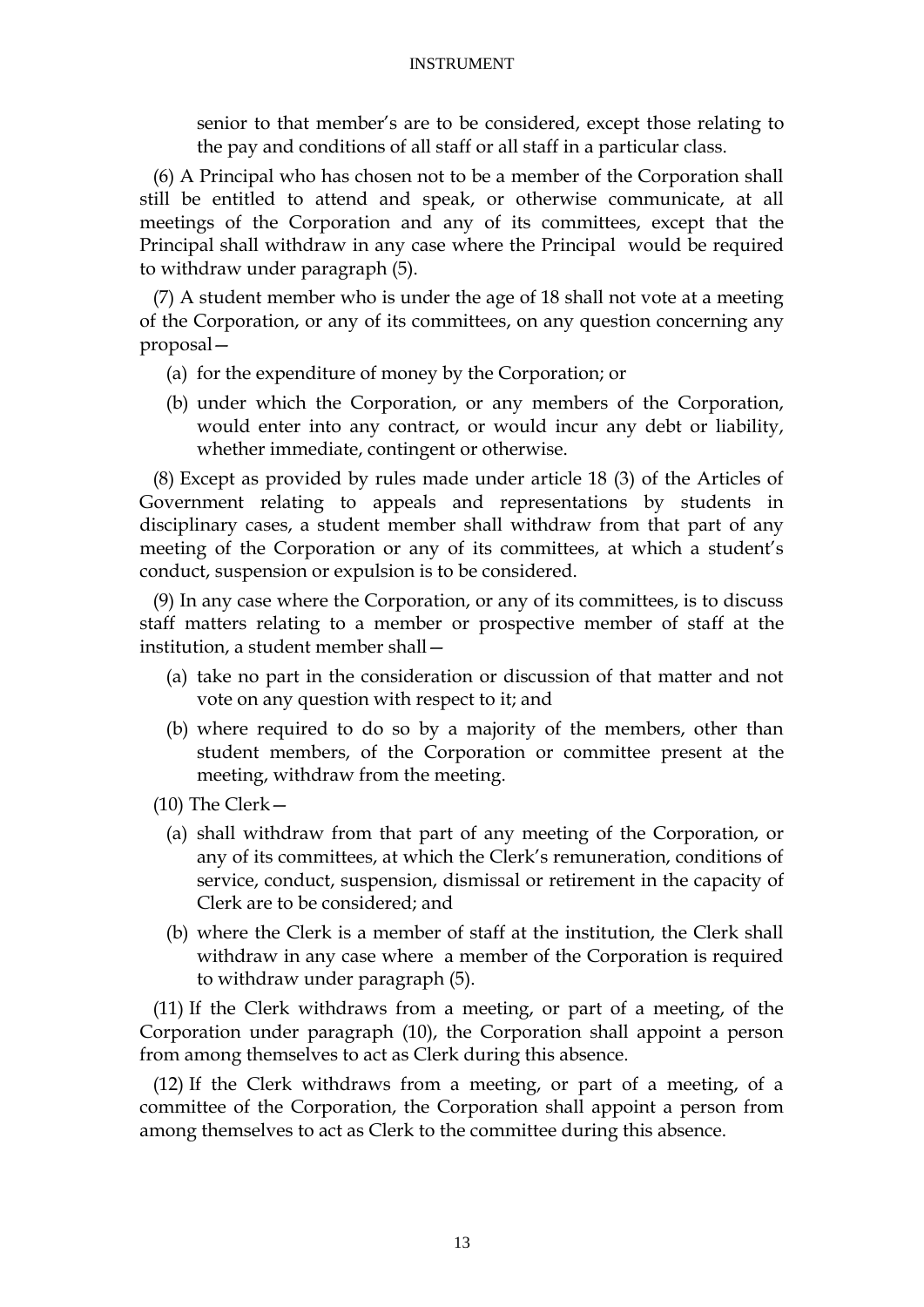### **Minutes**

**15.—(1)** Written minutes of every meeting of the Corporation shall be prepared, and, subject to paragraph (2), at every meeting of the Corporation the minutes of the last meeting shall be taken as an agenda item.

(2) Paragraph (1) shall not require the minutes of the last meeting to be taken as an agenda item at a special meeting, but where they are not taken, they shall be taken as an agenda item at the next meeting which is not a special meeting.

(3) Where minutes of a meeting are taken as an agenda item and agreed to be accurate, those minutes shall be signed as a true record by the Chair of the meeting.

(4) Separate minutes shall be taken of those parts of meetings from which staff members, the Principal, student members or the Clerk have withdrawn from a meeting in accordance with clause  $14(5)$ ,  $(6)$ ,  $(8)$ ,  $(9)$  or  $(10)$  and such persons shall not be entitled to see the minutes of that part of the meeting or any papers relating to it.

### **Public access to meetings**

**16.** The Corporation shall decide any question as to whether a person should be allowed to attend any of its meetings where that person is not a member, the Clerk or the Principal and in making its decision, it shall give consideration to clause 17(2).

## **Publication of minutes and papers**

**17.—(1)** Subject to paragraph (2), the Corporation shall ensure that a copy  $of$ 

- (a) the agenda for every meeting of the Corporation;
- (b) the draft minutes of every such meeting, if they have been approved by the Chair of the meeting;
- (c) the signed minutes of every such meeting; and
- (d) any report, document or other paper considered at any such meeting,

shall as soon as possible be made available during normal office hours at the institution to any person wishing to inspect them.

(2) There shall be excluded from any item made available for inspection any material relating to—

- (a) a named person employed at or proposed to be employed at the institution;
- (b) a named student at, or candidate for admission to, the institution;
- (c) the Clerk; or
- (d) any matter which, by reason of its nature, the Corporation is satisfied should be dealt with on a confidential basis.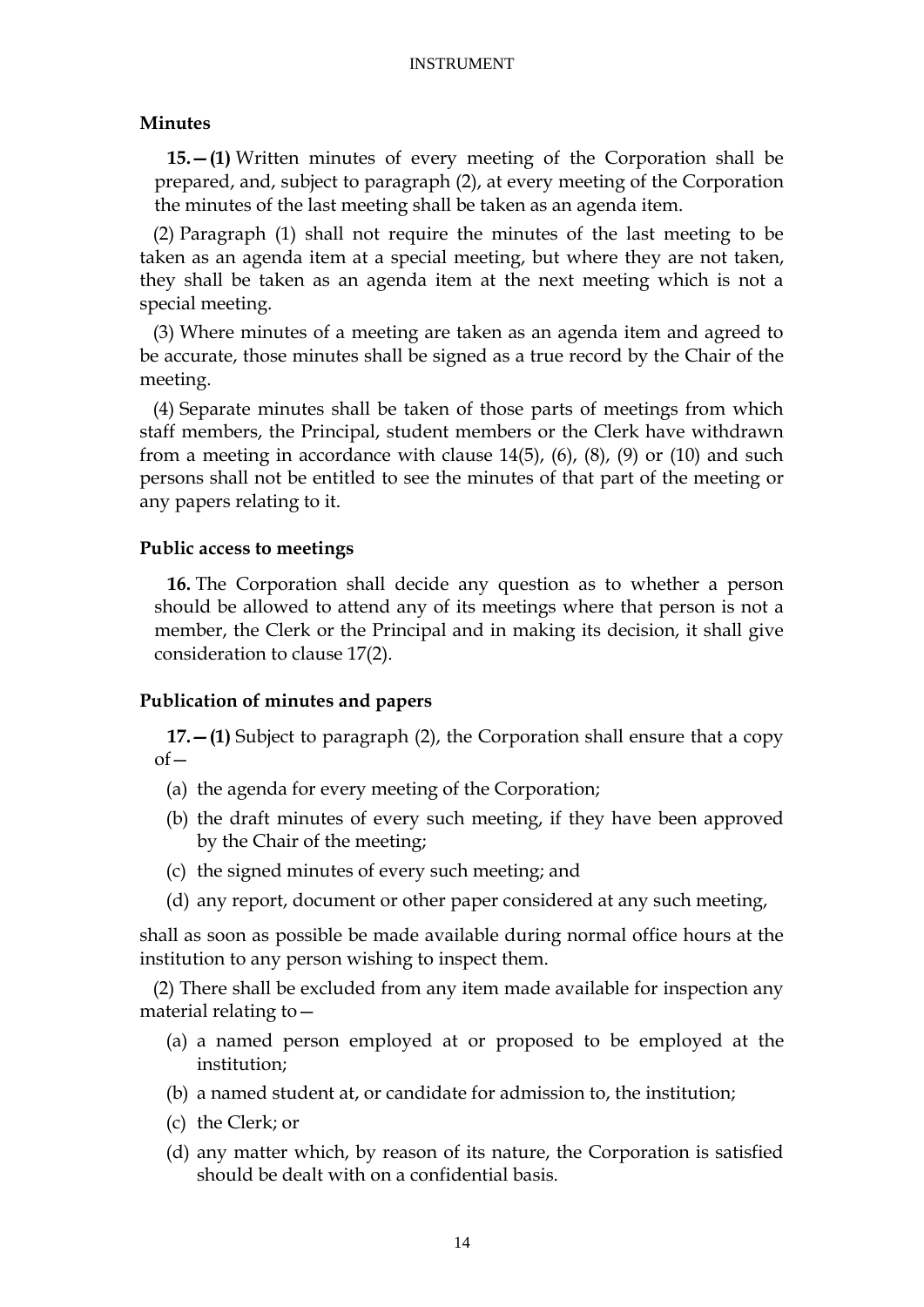(3) The Corporation shall ensure that a copy of the draft or signed minutes of every meeting of the Corporation, under paragraph (1), shall be placed on the institution's website, and shall, despite any rules the Corporation may make regarding the archiving of such material, remain on its website for a minimum period of 12 months.

(4) The Corporation shall review regularly all material excluded from inspection under paragraph (2)(d) and make any such material available for inspection where it is satisfied that the reason for dealing with the matter on a confidential basis no longer applies, or where it considers that the public interest in disclosure outweighs that reason.

### **Payment of allowances to members**

**18.** The Corporation may pay to its members such travelling, subsistence or other allowances as it decides, but shall not without the written approval of the Secretary of State, pay allowances which remunerate the members for their services as members.

#### **Copies of the Instrument of Government**

**19.** A copy of this Instrument shall be given free of charge to every member of the Corporation and at a charge not exceeding the cost of copying or free of charge to any other person who so requests a copy, and shall be available for inspection at the institution upon request, during normal office hours, to every member of staff and every student.

### **Change of name of the Corporation**

**20.** The Corporation may change its name with the approval of the Secretary of State.

### **Application of the seal**

**21.** The application of the seal of the Corporation shall be authenticated  $bv -$ 

- (a) the signature of either the Chair or of some other member authorised either generally or specially by the Corporation to act for that purpose; and
- (b) the signature of any other member.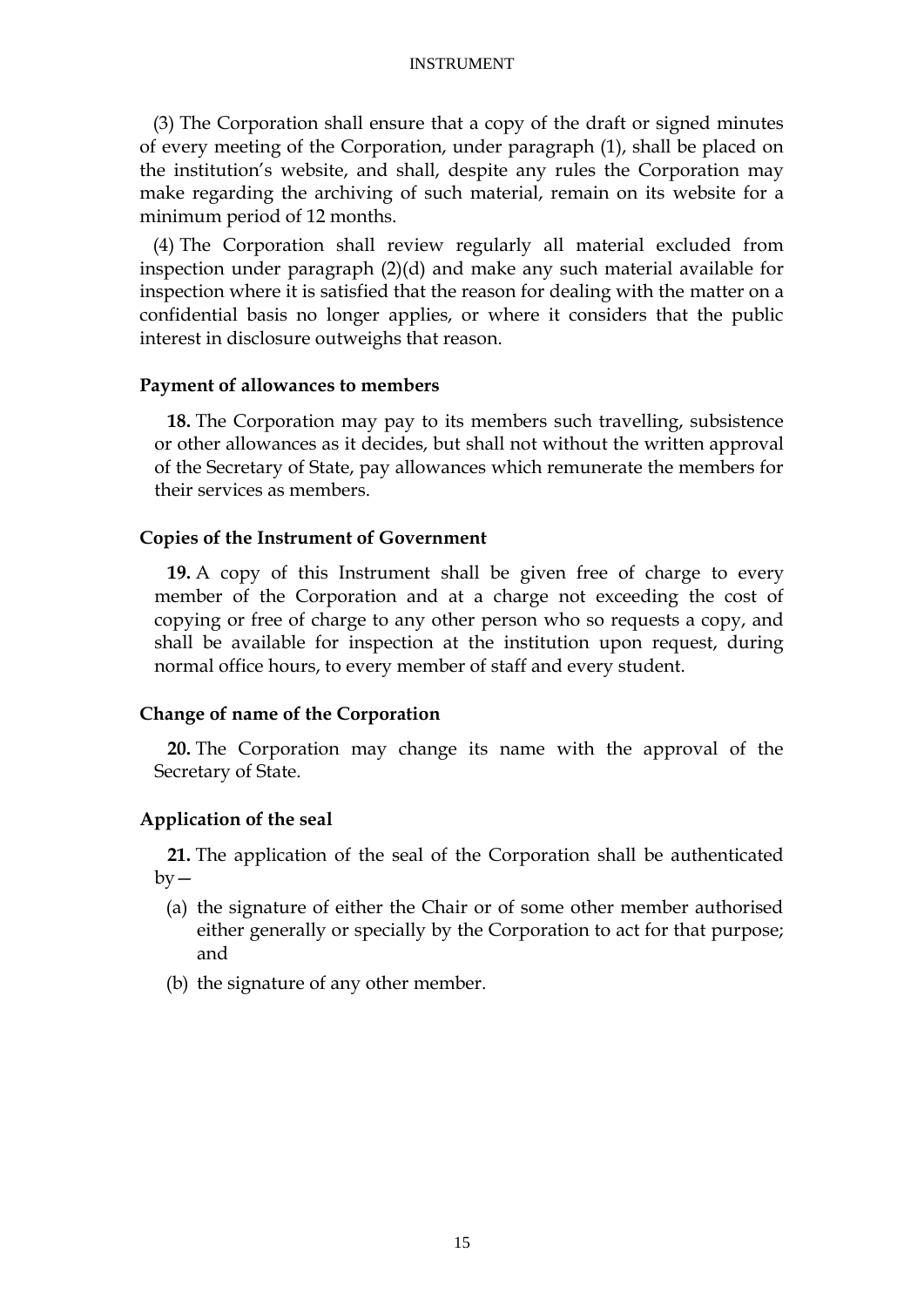### SCHEDULE 2

### ARTICLES OF GOVERNMENT

### **CONTENTS**

- 1. Interpretation of the terms used
- 2. Conduct of the institution
- 3. Responsibilities of the Corporation, the Principal and the Clerk
- 4. The establishment of committees and delegation of functions generally
- 5. The search committee
- 6. The audit committee
- 7. Composition of committees
- 8. Access to committees by non-members and publication of minutes
- 9.,10., 11. Delegable and non-delegable functions
- 12., 13 Appointment and promotion of staff
- 14. Rules relating to the conduct of staff
- 15. Academic freedom
- 16. Grievance, suspension and disciplinary procedures
- 17. Suspension and dismissal of the Clerk
- 18. Students
- 19. Financial matters
- 20. Co- operation with the *CE of Skills Funding* auditor
- 21. Internal audit
- 22. Accounts and audit of accounts
- 23. Rules and bye-laws
- 24. Copies of Articles of Government and rules and bye-laws

### **Interpretation of the terms used**

**1.** In these Articles of Government—

- (a) any reference to "the Principal" shall include a person acting as Principal;
- (b) "the Articles" means these Articles of Government;
- (c) "Chair" and "Vice-Chair" mean respectively the Chair and Vice-Chair of the Corporation appointed under clause 6 of the Instrument of Government;
- (d) "the Clerk" has the same meaning as in the Instrument of Government;
- (e) "the Corporation" has the same meaning as in the Instrument of Government;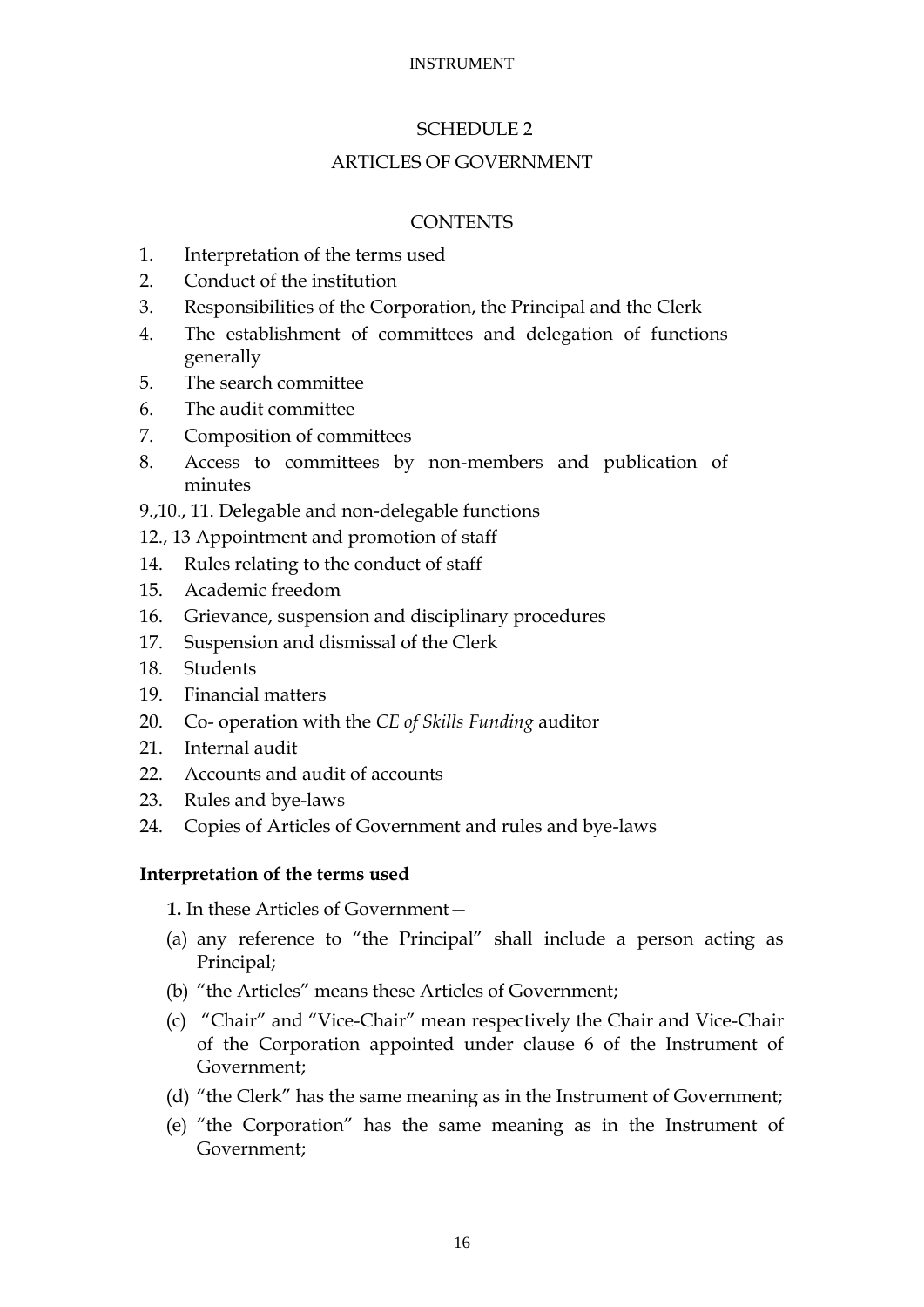- (f) ―the *CE of Skills Funding*‖ means the *Chief Executive of Skills Funding;* Learning and Skills Council for England;
- (g) "parent member", "staff member" and "student member" have the same meanings as in the Instrument of Government;
- (h) "the Secretary of State" means the Secretary of State for Innovation, Universities and Skills ;
- (i) "senior post" means the post of Principal and such other senior posts as the Corporation may decide for the purposes of these Articles;
- (j) "the staff" means all the staff who have a contract of employment with the institution;
- $(k)$  "the students' union" has the same meaning as in the Instrument of Government.

## **Conduct of the institution**

**2.** The institution shall be conducted in accordance with the provisions of the Instrument of Government, these Articles, any rules or bye-laws made under these Articles and any trust deed regulating the institution.

## **Responsibilities of the Corporation, the Principal and the Clerk**

**3.—(1)** The Corporation shall be responsible for the following functions—

- (a) the determination and periodic review of the educational character and mission of the institution and the oversight of its activities;
- (b) approving the quality strategy of the institution;
- (c) the effective and efficient use of resources, the solvency of the institution and the Corporation and safeguarding their assets;
- (d) approving annual estimates of income and expenditure;
- (e) the appointment, grading, suspension, dismissal and determination of the pay and conditions of service of the holders of senior posts and the Clerk, including, where the Clerk is, or is to be appointed as, a member of staff, the Clerk's appointment, grading, suspension, dismissal and determination of pay in the capacity of a member of staff; and
- (f) setting a framework for the pay and conditions of service of all other staff.

(2) Subject to the responsibilities of the Corporation, the Principal shall be the Chief Executive of the institution, and shall be responsible for the following functions-

- (a) making proposals to the Corporation about the educational character and mission of the institution and implementing the decisions of the Corporation;
- (b) the determination of the institution's academic and other activities;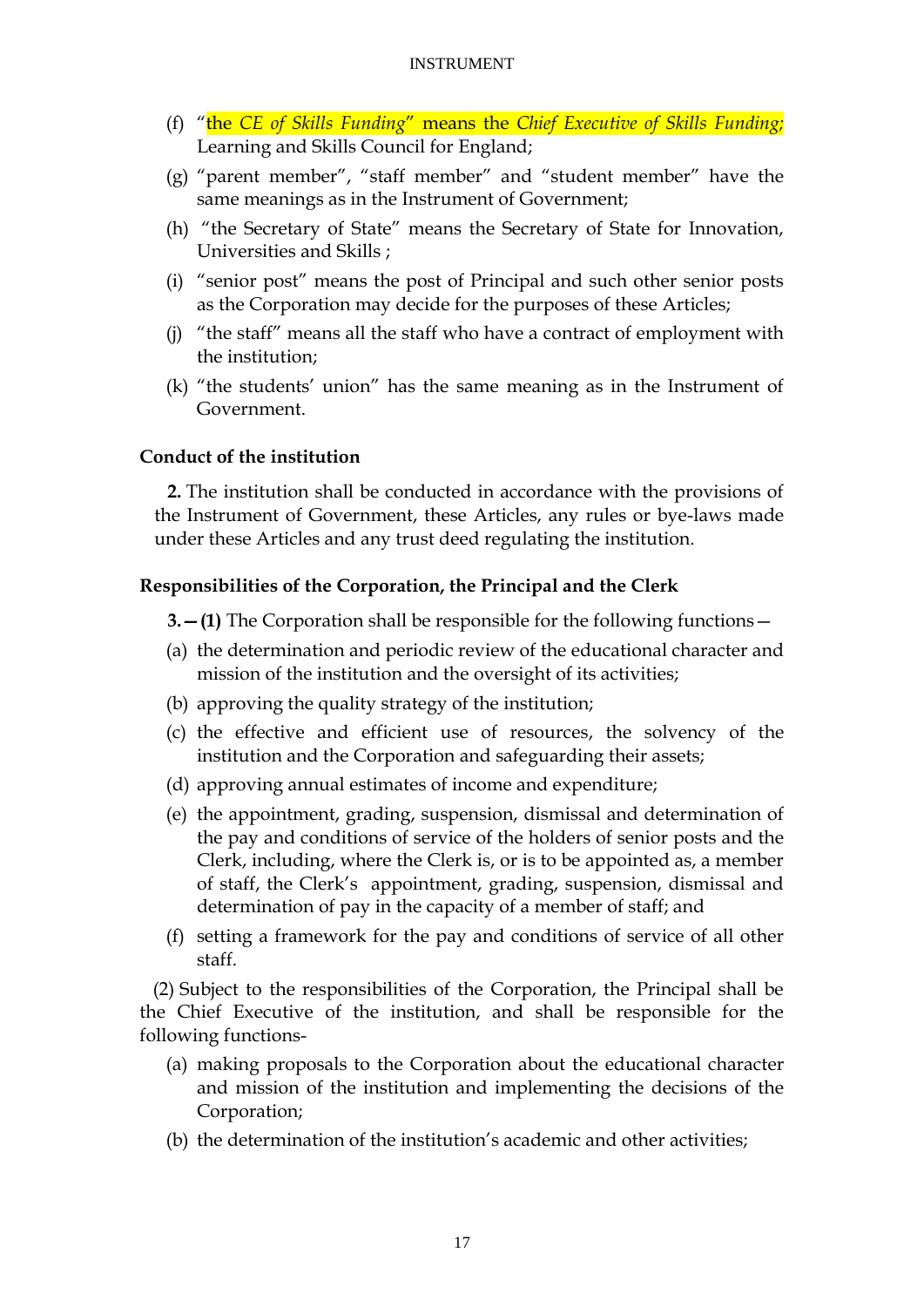- (c) preparing annual estimates of income and expenditure for consideration and approval by the Corporation, and the management of budget and resources within the estimates approved by the Corporation;
- (d) the organisation, direction and management of the institution and leadership of the staff;
- (e) the appointment, assignment, grading, appraisal, suspension, dismissal and determination, within the framework set by the Corporation, of the pay and conditions of service of staff, other than the holders of senior posts or the Clerk, where the Clerk is also a member of the staff; and
- (f) maintaining student discipline and, within the rules and procedures provided for within these Articles, suspending or expelling students on disciplinary grounds or expelling students for academic reasons.
- (3) The Clerk shall be responsible for the following functions:
	- (a) advising the Corporation with regard to the operation of its powers;
	- (b) advising the Corporation with regard to procedural matters;
	- (c) advising the Corporation with regard to the conduct of its business; and
	- (d) advising the Corporation with regard to matters of governance practice.

## **The establishment of committees and delegation of functions generally**

**4.—(1)** The Corporation may establish committees for any purpose or function, other than those assigned in these Articles to the Principal or Clerk and may delegate powers to-

- (a) such committees;
- (b) the Chair, or in the Chair's absence, the Vice-Chair; or
- (c) the Principal.

(2) The number of members of a committee and the terms on which they are to hold and to vacate office, shall be decided by the Corporation.

(3) The Corporation may also establish committees under collaboration arrangements made with other further education institutions or maintained schools (or with both), and such joint committees shall be subject to any regulations made under section 166 of the Education and Inspections Act 2006(**3**) governing such arrangements.

## **The search committee**

**5.—(1)** The Corporation shall establish a committee, to be known as the "search committee", to advise on $-$ 

-

<sup>(</sup>**3**) 2006 c. 40.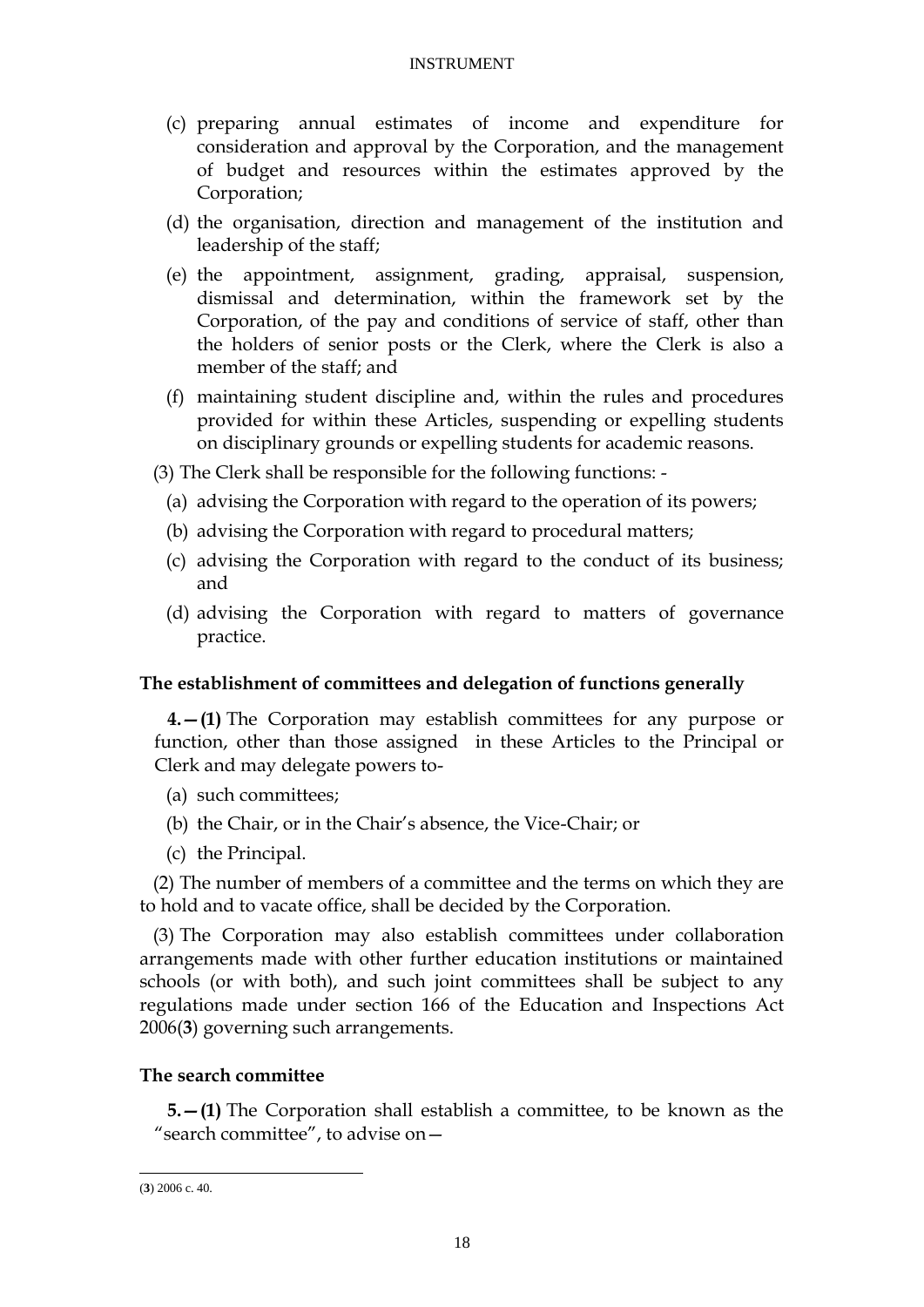- (a) the appointment of members (other than as a parent, staff or student member); and
- (b) such other matters relating to membership and appointments as the Corporation may ask it to.

(2) The Corporation shall not appoint any person as a member (other than as a parent, staff or student member) without first consulting and considering the advice of the search committee.

(3) The Corporation may make rules specifying the way in which the search committee is to be conducted. A copy of these rules, together with the search committee's terms of reference and its advice to the Corporation, other than any advice which the Corporation is satisfied should be dealt with on a confidential basis, shall be published on the institution's website and shall be made available for inspection at the institution by any person during normal office hours.

(4) The Corporation shall review regularly all material excluded from inspection under paragraph (3) and shall make any such material available for inspection where it is satisfied that the reason for dealing with the matter on a confidential basis no longer applies, or where it considers that the public interest in disclosure outweighs that reason.

### **The audit committee**

**6.—(1)** The Corporation shall establish a committee, to be known as the "audit committee", to advise on matters relating to the Corporation's audit arrangements and systems of internal control.

 $(2)$  The audit committee shall consist of at least three persons and may include members of staff at the institution with the exception of those in senior posts, and shall operate in accordance with any requirements of the *CE of Skills Funding*.

### **Composition of committees**

**7.** Any committee established by the Corporation, other than the committee referred to in article 10, may include persons who are not members of the Corporation.

### **Access to committees by non-members and publication of minutes**

**8.** The Corporation shall ensure that:—

- (a) a written statement of its policy regarding attendance at committee meetings by persons who are not committee members; and
- (b) the minutes of committee meetings, if they have been approved by the Chair of the meeting,

are published on the institution's website and made available for inspection at the institution by any person, during normal office hours.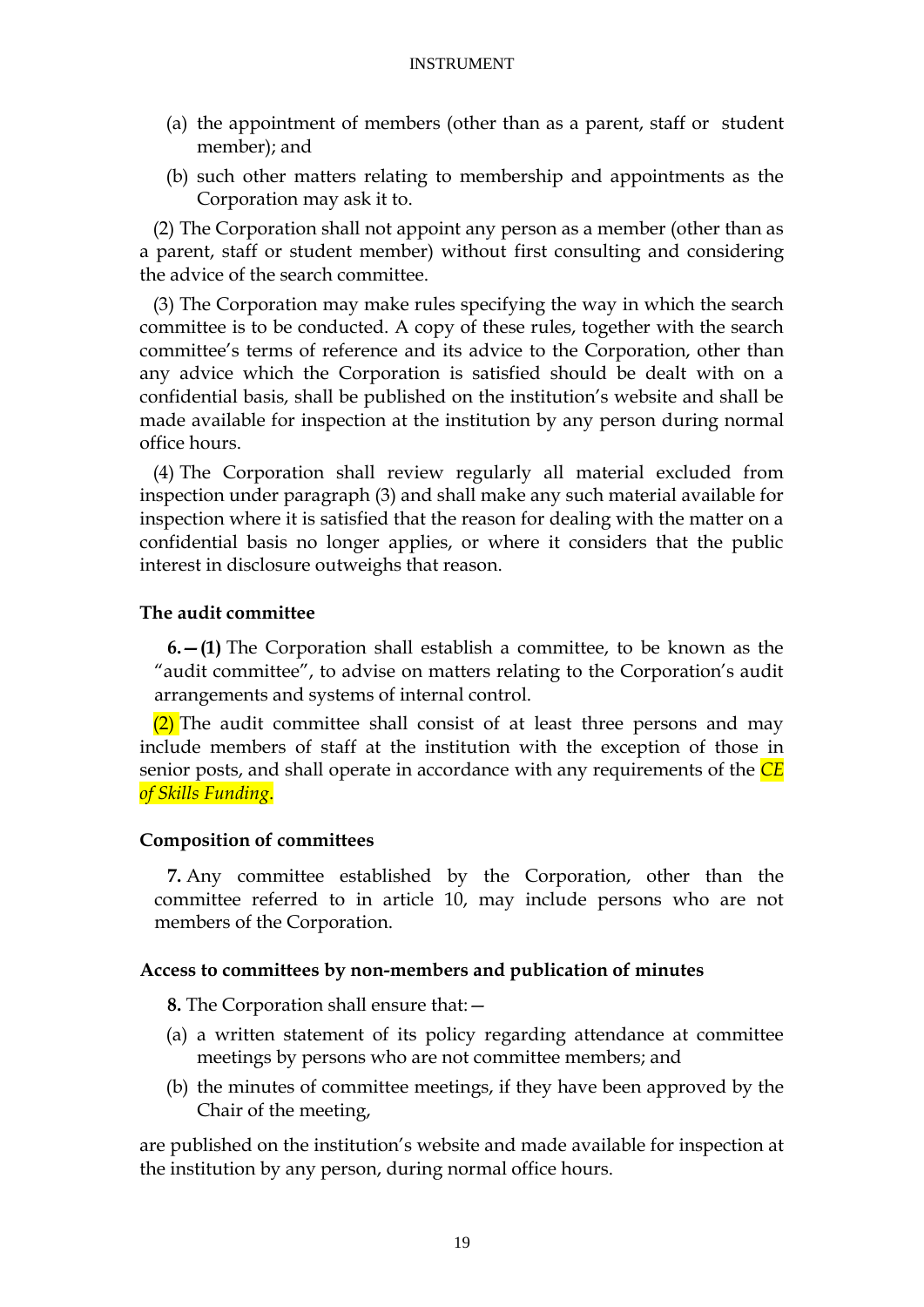## **Delegable and non-delegable functions**

**9.** The Corporation shall not delegate the following functions-

- (a) the determination of the educational character and mission of the institution;
- (b) the approval of the annual estimates of income and expenditure;
- (c) the responsibility for ensuring the solvency of the institution and the Corporation and for safeguarding their assets;
- (d) the appointment of the Principal or holder of a senior post;
- (e) the appointment of the Clerk, (including, where the Clerk is, or is to be, appointed as a member of staff the Clerk's appointment in the capacity of a member of staff); and
- (f) the modification or revocation of these Articles.

**10.—(1)** The Corporation may not delegate -

- (a) the consideration of the case for dismissal, and
- (b) the power to determine an appeal in connection with the dismissal

of the Principal, the Clerk or the holder of a senior post, other than to a committee of members of the Corporation.

(2)The Corporation shall make rules specifying the way in which a committee having functions under paragraph (1) shall be established and conducted.

**11.** The Principal may delegate functions to the holder of any other senior post other than-

- (a) the management of budget and resources; and
- (b) any functions that have been delegated to the Principal by the Corporation.

### **Appointment and promotion of staff**

**12.—(1)** Where there is a vacancy or expected vacancy in a senior post, the Corporation shall—

- (a) advertise the vacancy nationally; and
- (b) appoint a selection panel consisting of—
	- (i) at least five members of the Corporation including the Chair or the Vice-Chair or both, where the vacancy is for the post of Principal ; or
	- (ii) the Principal and at least three other members of the Corporation, where the vacancy is for any other senior post.
- (2) The members of the selection panel shall—
	- (a) decide on the arrangements for selecting the applicants for interview;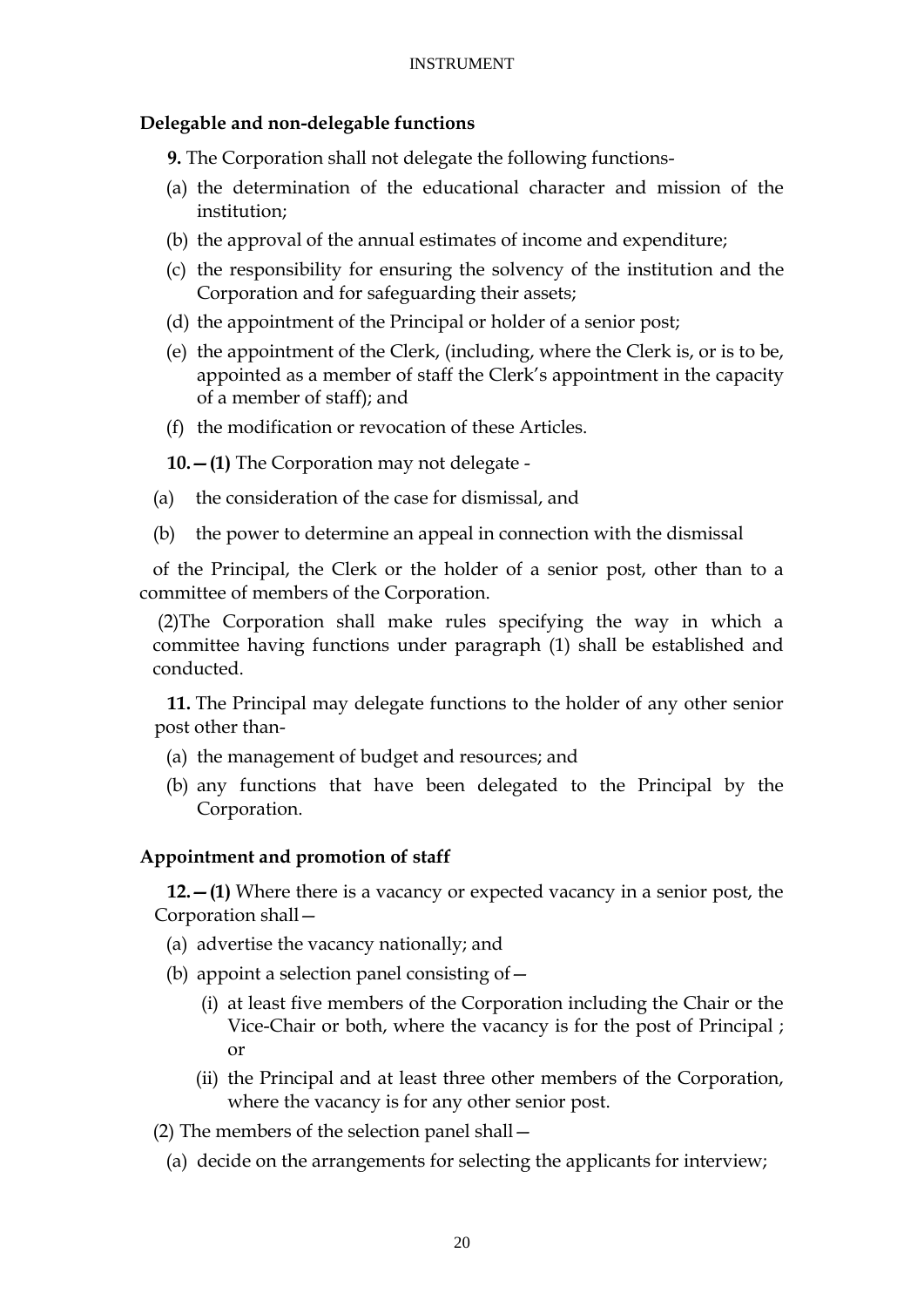- (b) interview the applicants; and
- (c) where they consider it appropriate to do so, recommend to the Corporation for appointment one of the applicants they have interviewed.

(3) If the Corporation approves the recommendation of the selection panel, that person shall be appointed.

(4) If the members of the selection panel are unable to agree on a person to recommend to the Corporation, or if the Corporation does not approve their recommendation, the Corporation may make an appointment itself of a person from amongst those interviewed, or it may require the panel to repeat the steps specified in paragraph (2), with or without first re-advertising the vacancy.

(5) Where there is a vacancy in a senior post or where the holder of a senior post is temporarily absent, until that post is filled or the absent post holder returns, a member of staff-

- (a) may be required to act as Principal or in the place of any other senior post holder; and
- (b) if so required, shall have all the duties and responsibilities of the Principal or such other senior post holder during the period of the vacancy or temporary absence.

(6) The Corporation shall seek the Secretary of State's consent before making any temporary appointment to the post of Principal or any other senior post, where it is intended that such a post holder will not have a contract of employment with the Corporation.

**13.** The Principal shall have responsibility for selecting for appointment all members of staff other than -

- (a) senior post holders; and
- (b) where the Clerk is also to be appointed as a member of staff, the Clerk in the role of a member of staff.

## **Rules relating to the conduct of staff**

**14.** After consultation with the staff, the Corporation shall make rules relating to their conduct.

## **Academic freedom**

**15.** In making rules under article 14, the Corporation shall have regard to the need to ensure that academic staff at the institution have freedom within the law to question and test received wisdom, and to put forward new ideas and controversial or unpopular opinions, without putting themselves at risk of losing their jobs or any privileges which they may enjoy at the institution.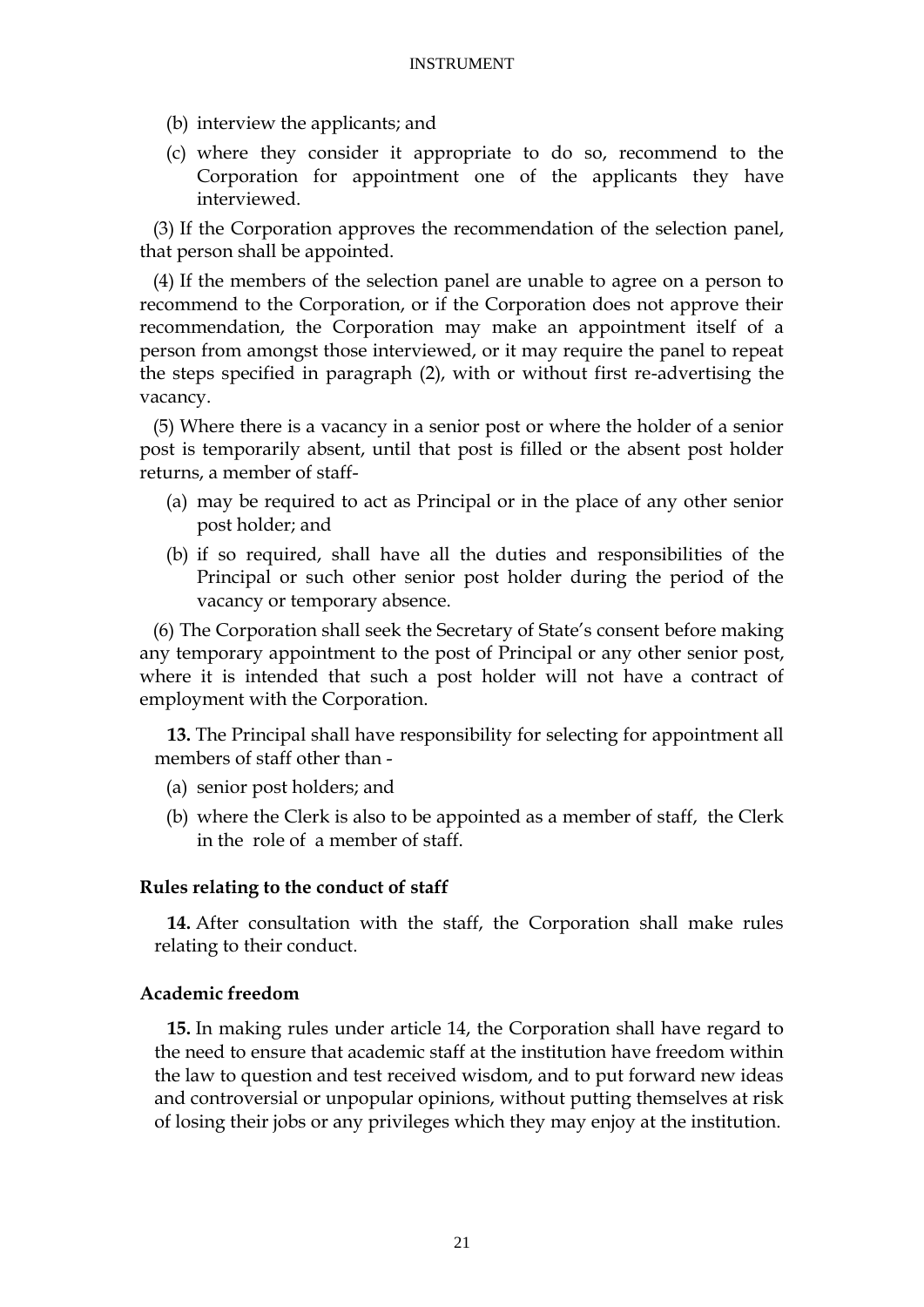### **Grievance, suspension and disciplinary procedures**

**16.—(1)** After consultation with staff, the Corporation shall make rules setting out

- (a) grievance procedures for all staff;
- (b) procedures for the suspension of all staff; and
- (c) disciplinary and dismissal procedures for
	- (i) senior post-holders, and
	- (ii) staff other than senior post-holders

and such procedures shall be subject to the provisions of articles 3(1)(e), 3(2)(e), 9(d), 9(e), 10(1) and 17.

(2) Any rules made under paragraph (1)(b) shall include provision that where a person has been suspended without pay, any appeal against such suspension shall be heard and action taken in a timely manner.

(3) Any rules made under paragraph  $(1)(c)(i)$  shall include provision that where the Corporation considers that it may be appropriate to dismiss a person, a preliminary investigation shall be conducted to examine and determine the case for dismissal.

### **Suspension and dismissal of the Clerk**

**17.—(1)** Where the Clerk is also a member of staff at the institution, the Clerk is to be treated as a senior post holder for the purposes of article 16(c).

(2) Where the Clerk is suspended or dismissed under article 16, that suspension or dismissal shall not affect the position of the Clerk in the separate role of Clerk to the Corporation.

### **Students**

**18.—(1)** Any students' union shall conduct and manage its own affairs and funds in accordance with a constitution approved by the Corporation and no amendment to, or rescission of, that constitution, in part or in whole, shall be valid unless approved by the Corporation.

(2) The students' union shall present audited accounts annually to the Corporation.

(3) After consultation with representatives of the students, the Corporation shall make rules concerning the conduct of students, including procedures for their suspension and expulsion (including expulsion for an unsatisfactory standard of work or other academic reason).

### **Financial matters**

**19.** The Corporation shall set the policy by which the tuition and other fees payable to it are determined, subject to any terms and conditions attached to grants, loans or other payments paid or made by the *CE of Skills Funding*.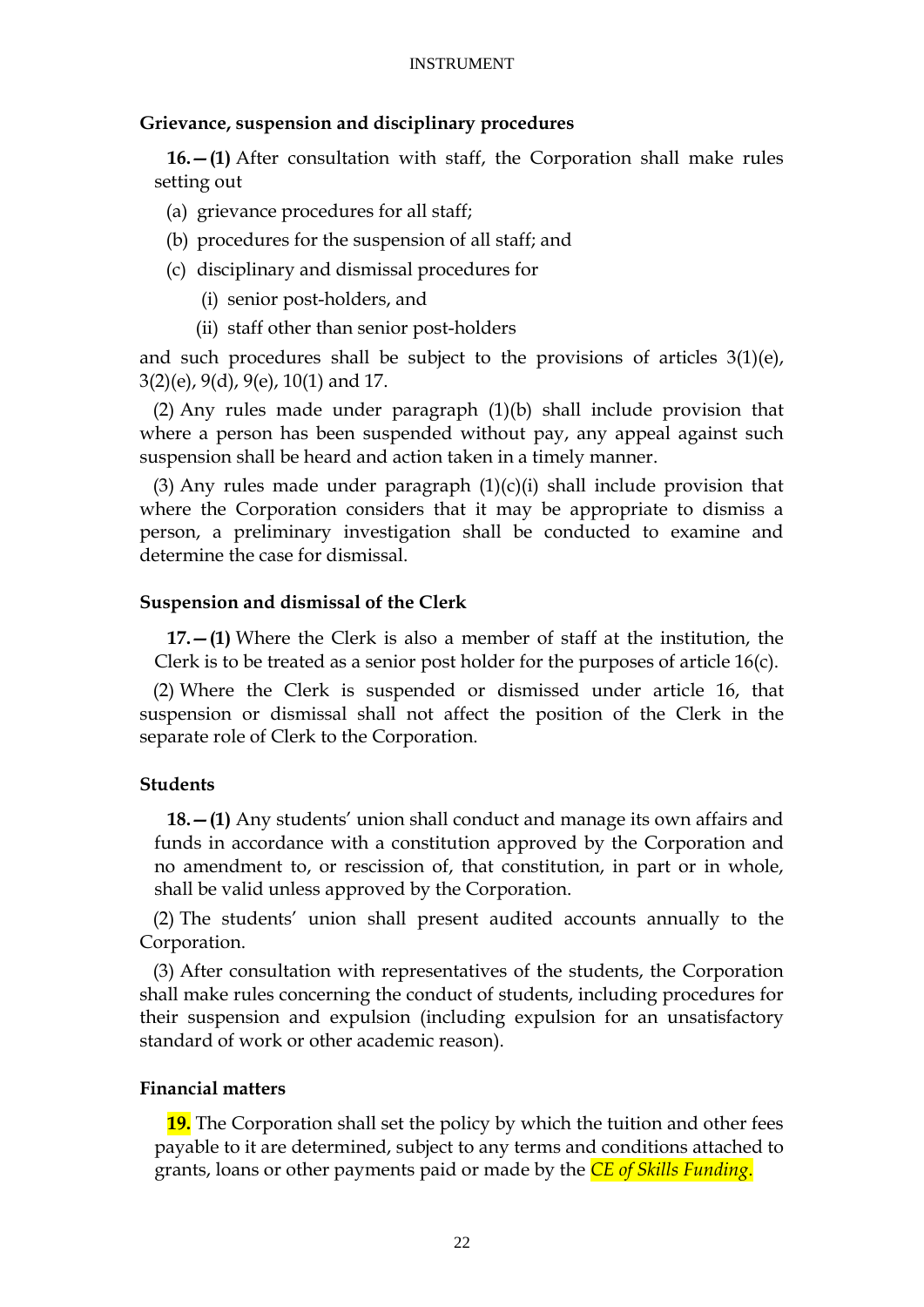### **Co- operation with the** *CE of Skills Funding* **auditor**

**20.** The Corporation shall co-operate with any person who has been authorised by the *CE of Skills Funding* to audit any returns of numbers of students or claims for financial assistance and shall give any such person access to any documents or records held by the Corporation, including computer records.

### **Internal audit**

**21.—**(1) The Corporation shall, at such times as it considers appropriate, examine and evaluate its systems of internal financial and other control to ensure that they contribute to the proper, economic, efficient and effective use of the Corporation's resources.

(2) The Corporation may arrange for the examination and evaluation mentioned in paragraph (1) to be carried out on its behalf by internal auditors.

(3) The Corporation shall not appoint persons as internal auditors to carry out the activities referred to in paragraph (1) if those persons are already appointed as external auditors under article 22.

### **Accounts and audit of accounts**

**22.—(1)** The Corporation shall

- (a) keep proper accounts and proper records in relation to the accounts; and
- (b) prepare a statement of accounts for each financial year of the Corporation.
- (2) The statement shall—
	- (a) give a true and fair account of the state of the Corporation's affairs at the end of the financial year and of its income and expenditure in the financial year; and
	- (b) comply with any directions given by the *CE of Skills Funding* as to the information to be contained in it, the manner in which the information is to be presented, the methods and principles according to which it is to be prepared and the time and manner of publication.

(3) The accounts and the statement of accounts shall be audited by external auditors appointed by the Corporation in respect of each financial year.

(4) The Corporation shall not appoint persons as external auditors in respect of any financial year if those persons are already appointed as internal auditors under article 21.

(5) Auditors shall be appointed and audit work conducted in accordance with any requirements of the *CE of Skills Funding*.

 $(6)$  The "financial year" means the first financial year and, except as provided for in paragraph (8), each successive period of twelve months.